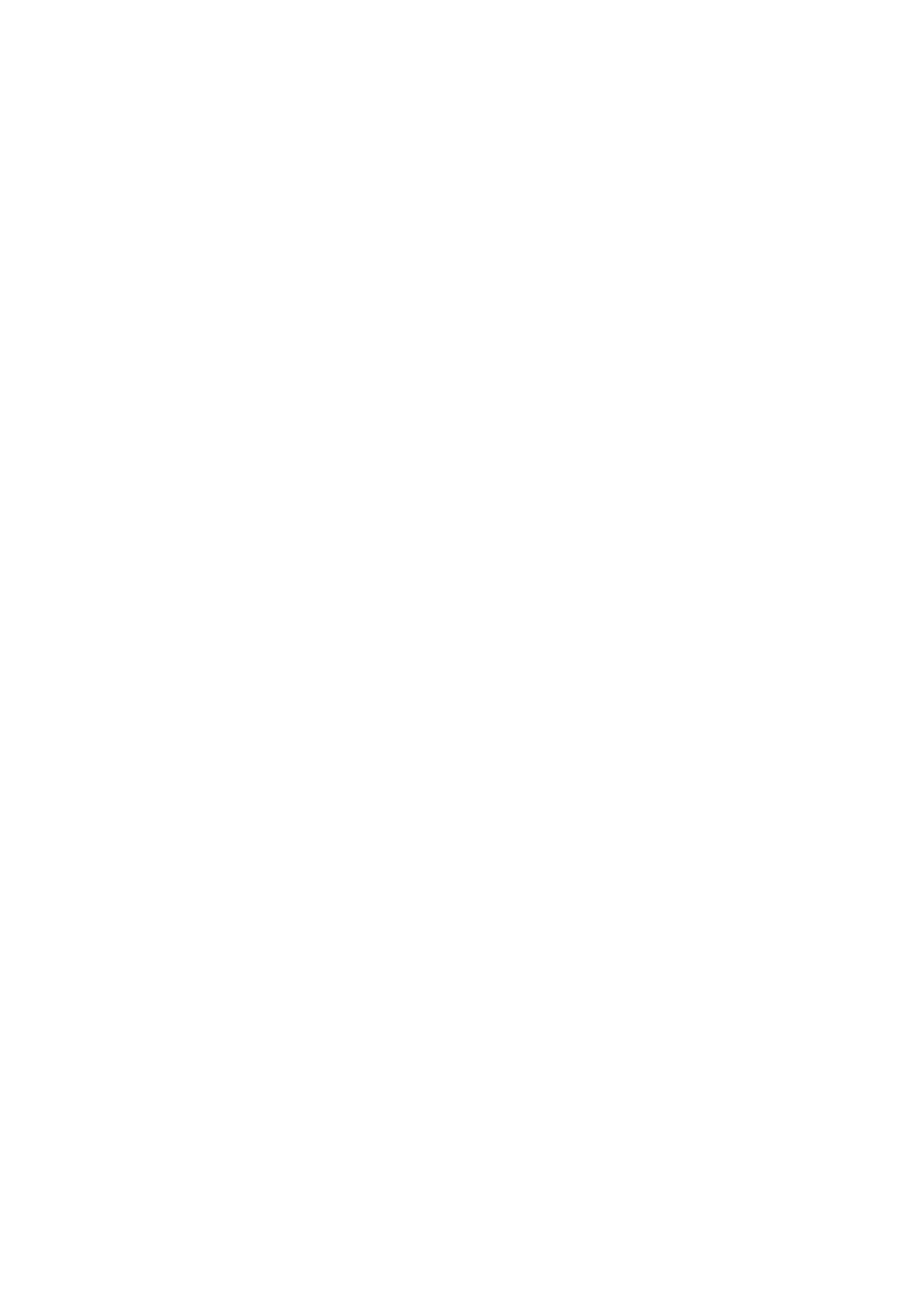#### **General**

The 'B' Certificate is "designed to recognise the pilot's more advanced ability and a demonstrated level of safety which may be considered by an event organiser as suitable for flying at a public display."

As an Examiner, therefore, the level of competence required from a candidate should firstly be based on the question; 'has this person demonstrated their flying ability and safety to me in a satisfactory manner' and, secondly, 'how do I feel about them appearing in public, possibly at a large display, on the strength of the certificate which I may be about to award them'.

The aim of the 'B' certificate has always been to give the club flyer a personal attainment goal beyond the 'A' Certificate; a demonstrated level of competence and safety which is attainable by the average pilot with a little thought and practice.

For many years the 'B' Certificate has been seen by some as a 'display licence' but, whilst it certainly has its uses in the context of displays, it has always been much more than that. It was set up in the first place as a method of encouraging club flyers to gain further flying skills by meeting and being tested to a recognised national standard and this is still it's main function.

The long term strategy behind this is that if enough club flyers qualify for their 'B' certificates then the general standard of flying both within your club, and nationally cannot help but rise. Examiners should be pressing this concept positively within their clubs and discouraging the idea of the 'B' certificate of being 'just a display licence'.

#### **A candidate wishing to take the 'B' must already have passed the 'A' in that discipline.**

However where a candidate presents for a 'B' test who does not already hold an 'A' certificate it is acceptable for the candidate to complete the flying portion of the 'A' test successfully and then move immediately to the flying portion of the 'B' test before attempting the test questions.

If the candidate passes the 'A' flying test but fails the 'B', then you should ask the 'A' questions. If the candidate passes both the 'A' and the 'B' flying tests, then you should ask the 'B' questions.

Note that the 'A' flying test does not finish until the model has been retrieved and the post flight checks have been completed

The candidate for the 'B' certificate should have studied the BMFA Members' Handbook and be familiar with the 'Safety Code for General Flying' and the display safety codes. as well as the 'operational guides, 'all models', 'radio control' and 'helicopters'. Besides being an excellent guide to the safe flying of helicopters and other model aircraft, most of the questions asked at the end of the test will be from these sections of the Handbook. There is a section in the Handbook that will give you the relevant page numbers of these sections but remember that addendum sheets to the Handbook are published in BMFA News and on the BMFA website and these may also be relevant as they contain up-to-date information.

Also be aware that you may ask questions on any local site rules that the candidate should be aware of and these may form an important part of the test questions you ask.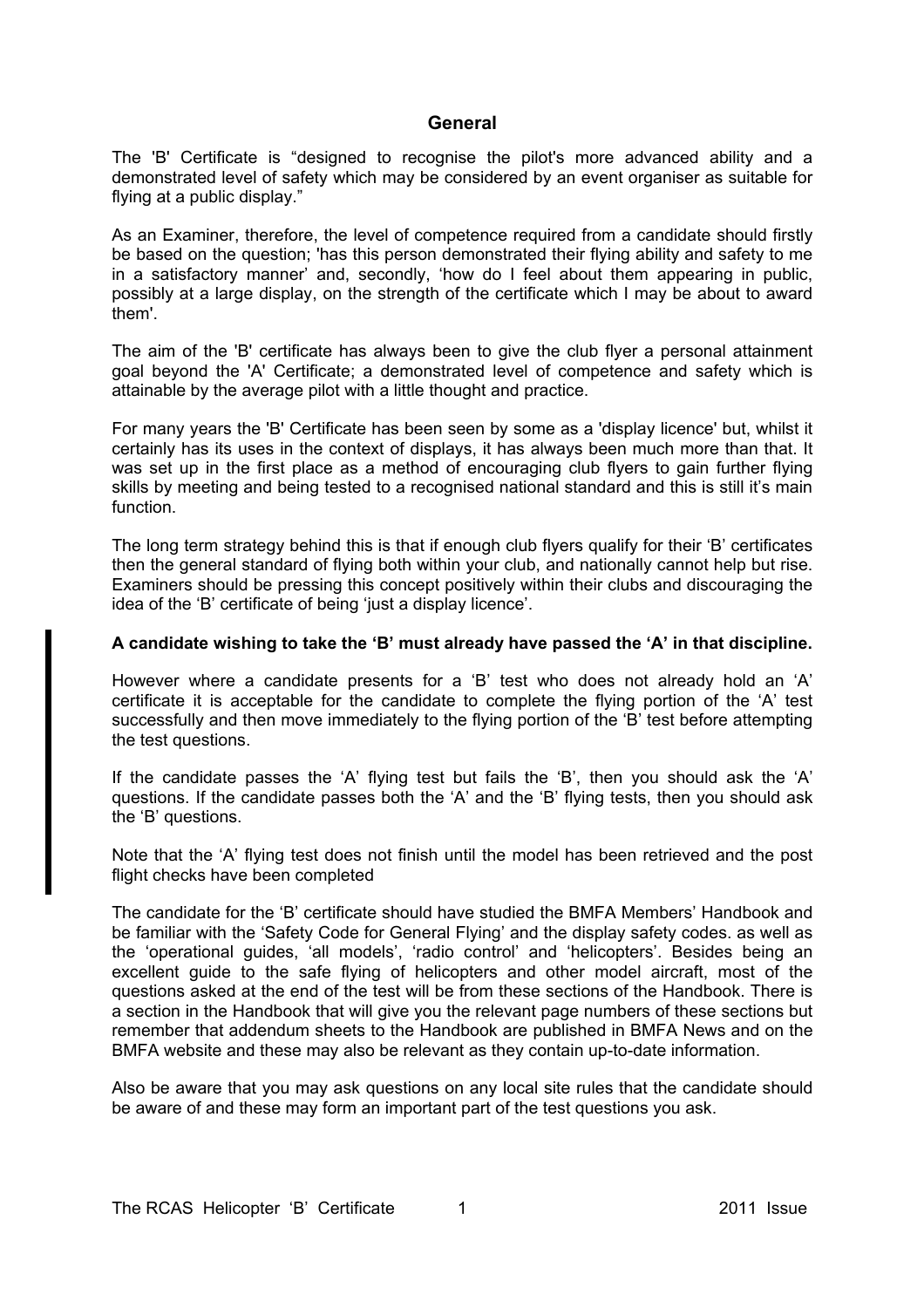#### **Outdoors**

The test may not be flown indoors. It was designed to be flown outdoors and the text of the test schedule highlights this. It is important to remind candidates that their ability to cope with various wind conditions is an integral part of the test.

#### **The Model**

The test can be performed with virtually any model helicopter, fixed pitch or collective. The helicopter may be internal combustion engine powered or electric powered. The only exception to this is that helicopters with contra-rotating main rotors are not allowed, the reasoning being that these models are generally too stable to provide an adequate test of a candidate's abilities.

Whatever model is brought by the candidate, it must be suitable to fly the manoeuvres required by the test they are taking. You do not have the authority to alter the required manoeuvres to suit a model and if, in your opinion, the model is unsuitable for the test then you should explain this to the candidate and tell them that they cannot use that model. The selection of the model to do the test is the responsibility of the pilot and it is their ability you are testing, not the model.

On no account may the candidate use defects or limitations in the performance of the model as an excuse for poor performance on their part and you should make no allowance on this point. The type of model presented cannot be used as an excuse for not completing certain manoeuvres.

The flight time required may be marginal for electric powered models but a change of battery packs part way through the test is allowable.

Electric Powered Models must be treated as LIVE as soon as the main flight battery is connected, irrespective of radio state and great care must be demonstrated by the candidate. The arming sequence should be clearly understood and discussed/demonstrated to you by the candidate.

#### **Buddy Box Leads**

Buddy leads and other dual control training aids must not be used during any achievement scheme test.

#### **Gyros and Electronic Stabilisation**

Where a fly bar is fitted, it is acceptable to use an electro-mechanical or solid state gyro in a helicopter being used to take the test although electronic stabilisation is restricted to a single sensor acting in rotation around the yaw axis only. This allows a range of gyros to be fitted, from simple yaw dampers to solid state heading lock units but only acting on the tail rotor.

 If the helicopter does not have a fly bar fitted it is acceptable to use extra electronic stabilisation, however the extra electronic stabilisation must only be acting as a fly bar replacement system and must not take over control from the pilot or achieve automated flight.

The use of any autopilot and/or artificial stability features which are (or may be) designed into such units beyond definition above is not acceptable during the test and is not allowed.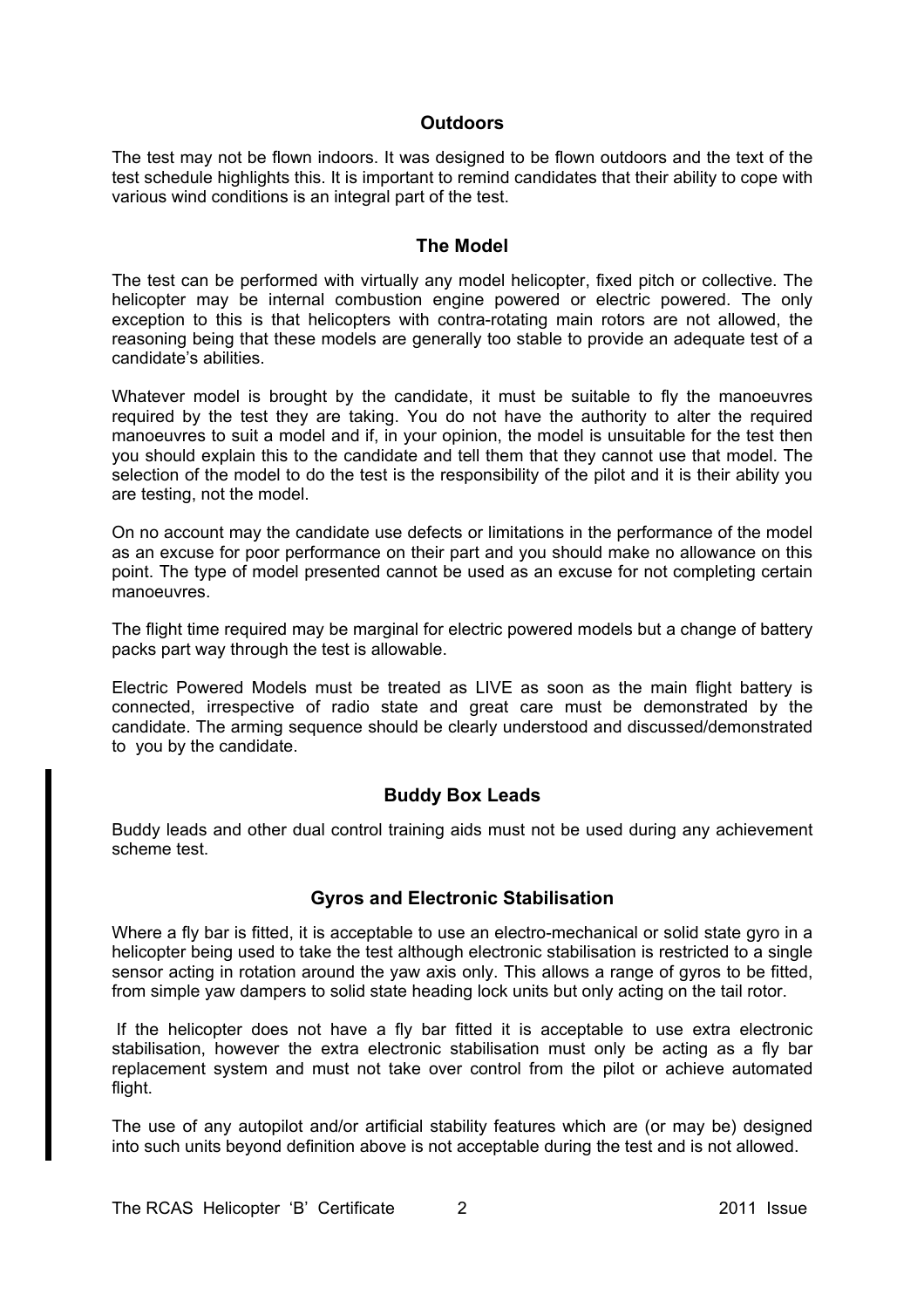Candidates should be prepared to explain the capabilities of the system they are using and show that it does not take over control from the pilot and that automated flight will not be achieved during the test.

#### **Height and Speed**

The 'B' certificate candidate should be a confident pilot, and this should show in the height and speed at which they fly the test. The hovering parts of the test should be flown with the skids at eye level. The flying sections should typically be completed at a height of between ten and twenty five metres (roughly one to two houses high). The pilot should show good use of the controls to maintain a constant height throughout each of the separate elements of the test and transitions between various heights should be smooth and steady. Height selection and accurate height control are factors you should attach some importance to.

#### **Wind Direction**

There is no requirement for the fixed positioning of manoeuvres relative to the wind direction in the Helicopter 'B' certificate and you will find no reference to the wind in the text of either the test or this Standards Document.

**This makes it absolutely ESSENTIAL that you discuss this with the candidate at length so that you are both aware of exactly how you want the manoeuvres to be presented and what limitations will be accepted if the wind direction is not favourable.** 

#### **Consistency**

Good use of the controls should ensure that the model stays at a constant height, and moves at a steady speeds suitable to each of the separate elements of the test. All deviations from these constants should be noted, and will form part of the judgement of the test.

Unnecessary varying of height and inconsistent lines are valid reasons to fail a candidate at this level as they give a good indication of the flyer's general level of competence and they must strongly influence your final decision. Poorly flown height or lines are a sure sign that the flyer has either not practised the test or has not reached the required standard of flying and are legitimate reasons to fail them.

#### **Continuity**

The manoeuvres are set out in such a way that they are flown one after the other as a sequence. You should discuss with the candidate before the flight the way in which you would like the various elements flown and the candidate should have a good knowledge of the test before the event. If the candidate is very hesitant during the test and is not capable of following the sequence then you might conclude that they have either not had enough practice or that their basic flying skills are not yet well enough developed.

Although the manoeuvres are set out as a sequence, it is **ABSOLUTELY NOT** expected that they will be flown as a schedule with one manoeuvre flowing into the next. The candidate may opt to fly the test in that manner but that is their choice. Most flights will have a combination of transitions and positioning circuits between the various elements and you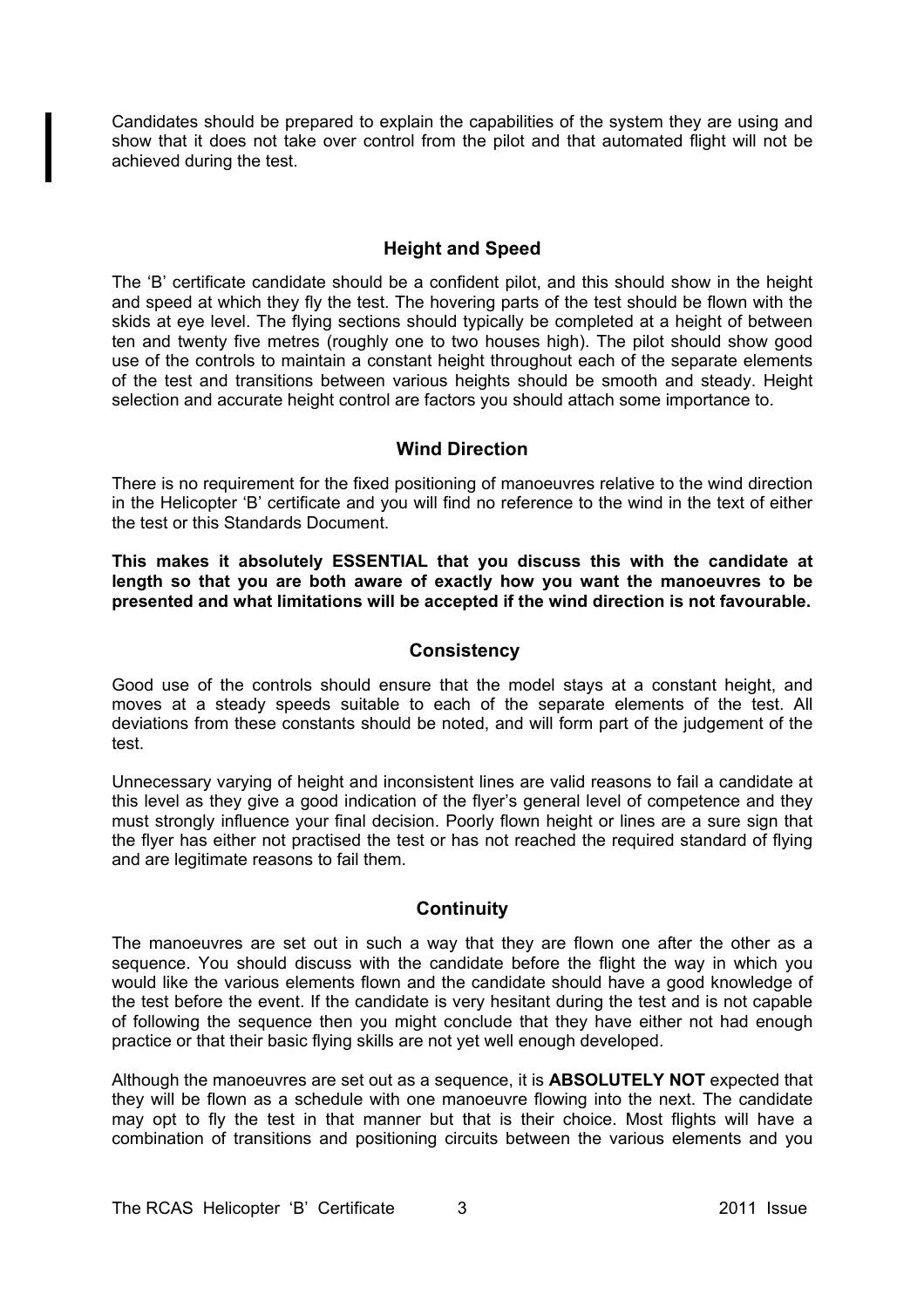should note any additional flying for positioning etc., just as carefully as the rest of the flight, as this can say much about the competence of the pilot.

A pilot who transitions directly from one manoeuvre to the next is not to be penalised as this is quite acceptable, but watch out for the pilot who is not sufficiently practised. Flying some of the manoeuvres in this manner can get them into some very awkward positions. The candidate should have a good knowledge of the test before the event.

It should be possible to fly the test on one tank of fuel or flight battery but If the model does have to be refuelled or the flight battery changed then the pilot must clear this with you before the test starts as required by the test procedure. It is allowable only once during the test and anything the pilot does during this time must be considered by you to be part of the test. This includes the way they land, retrieve, carry out and take off. With i/c models the correct re-fuelling and start procedures must be used, For electric models, isolating the flight battery before carrying the model in and not re-connecting until the model has been carried out to an appropriate safe point are important.

#### **Trim**

It is expected that the candidate will start the test with a model that has been trimmed out previously but, if necessary, they should be able to trim the model out relatively quickly. If you see obvious signs that the model is out of trim and the candidate makes no attempt to rectify the matter, you may well question their basic competence.

On the other hand, if they do need to re-trim and are making attempts to do so, you should make allowances for a short time of flight with a somewhat erratic path. This should not be penalised unless it puts the model in any dangerous situations or unless the model flies behind the pilot or into any other unsafe area. If the pilot does use the first part of the flight as a trimming exercise, they should be required to land as soon as they are satisfied with the trim and the test should then commence at manoeuvre (b). If a flight is abandoned prior to starting manoeuvre (b) because of trim problems it will not count as a test flight attempt.

#### **Nerves**

Quiet competence is what you are looking for during the flight, but most candidates may well be nervous and you should make some allowance for this. If the flyer is very nervous you should seriously consider abandoning the test for the time being and arranging a coaching flight or two to settle the candidate down before re-taking the test. This can be done on the same day and can really help those candidates who have trouble with nerves when flying in a test situation.

#### **Repeating Manoeuvres**

At 'B' certificate level the candidate should be competent enough to fly the test with very few errors. If you identify any major faults, the test should be taken again. It may be, however, that the candidate will make minor mistakes on a manoeuvre and if you are not fully satisfied with what you have seen you should not hesitate to ask for the manoeuvre to be repeated.

Some judgement is called for on your part here. A major mistake is grounds for failing the candidate, especially if loss of control or a dangerous situation occurs. you should definitely not let the candidate have multiple attempts at each manoeuvre until they get it right, but you must give yourself the best chance of assessing the competence of the pilot you are testing.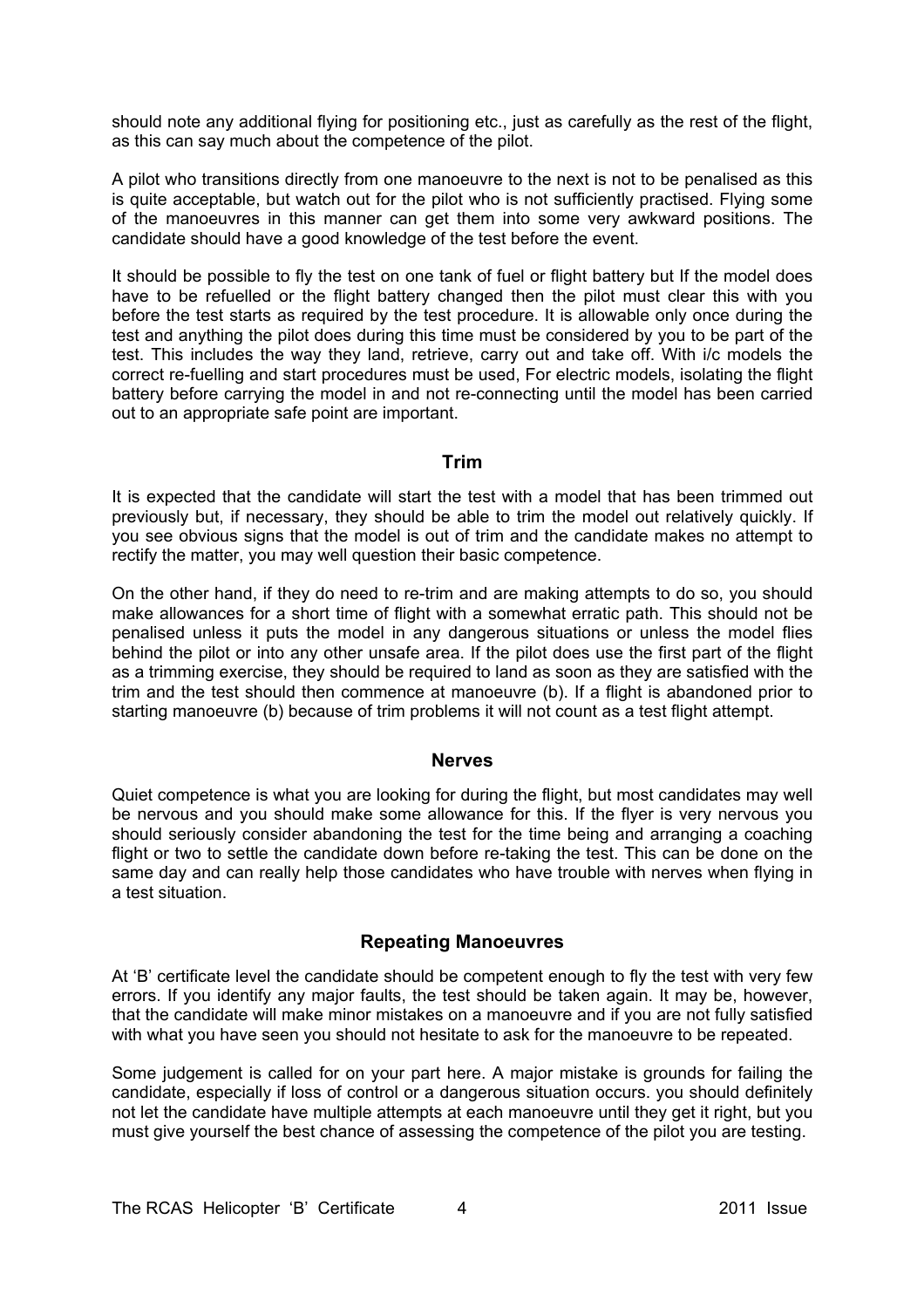You should consider what you have seen the model do, and if you think to yourself 'that could be better' than a request that the manoeuvre be repeated is probably justified. Be extremely careful about using this option, however, as you could degrade the worth of the test. Under no circumstance must the test degenerate into a series of practice manoeuvres.

#### **Repeating the test**

The rules allow two attempts at the test in one day and if the candidate fails the first of these you must consider their performance in deciding what to do next. Many failures will be reasonably good or borderline cases and in these circumstances it may be appropriate to arrange one or two coaching flights before repeating the test. Remember that many of the candidates will be unfamiliar with flying under pressure and might do very well on the second test.

However, it will probably be obvious to you on many occasions that the pilot you are testing is simply not ready for the test they are taking. In this situation it is better that you tell them so quite clearly. It could then be extremely useful for you to arrange a demonstration test for them so that they can gain an understanding of the standard of flying that is required, especially if they are not clear about the manoeuvres and the positioning for them. This, possibly with a little coaching, is far more useful to everyone than simply telling the candidate that they have failed.

A flight which is abandoned for any reason prior to starting manoeuvre (b) will not count as a test flight attempt

#### **Interruptions to the Test**

A possibility that may occur during a test is an engine failure part way through, which with helicopters could very well lead to a damaged model. If this is the case then the test obviously cannot continue and you should invoke the rule that the test should be performed in one flight and count the flight as one of the two attempts allowed during the day.

Genuine engine trouble or even engine-out situations during the test may be dealt with in one of three ways.

If the test was being generally flown in a satisfactory manner and the problem can be rectified quickly then the candidate may be allowed to continue the test from the start of the manoeuvre in which the problem occurred.

If the problem cannot be rectified quickly but you consider that it was a genuine unforeseen occurrence, you may annul the test and not count it as one of the two attempts.

If the test up to the point of failure was not satisfactory, you have the option to cancel the rest of the test and count the flight as one of the two attempts allowed during the day.

Obviously, you will have to use your judgement on this matter as there will rarely be black and white situations but how they handled the emergency should be of great interest to you when you come to review the candidate's overall standard of flying.

#### **Ground Positioning**

When taking a Helicopter test, it is your responsibility as the Examiner to lay out a series of ground markers to assist both the candidate and yourself to assess the manoeuvres being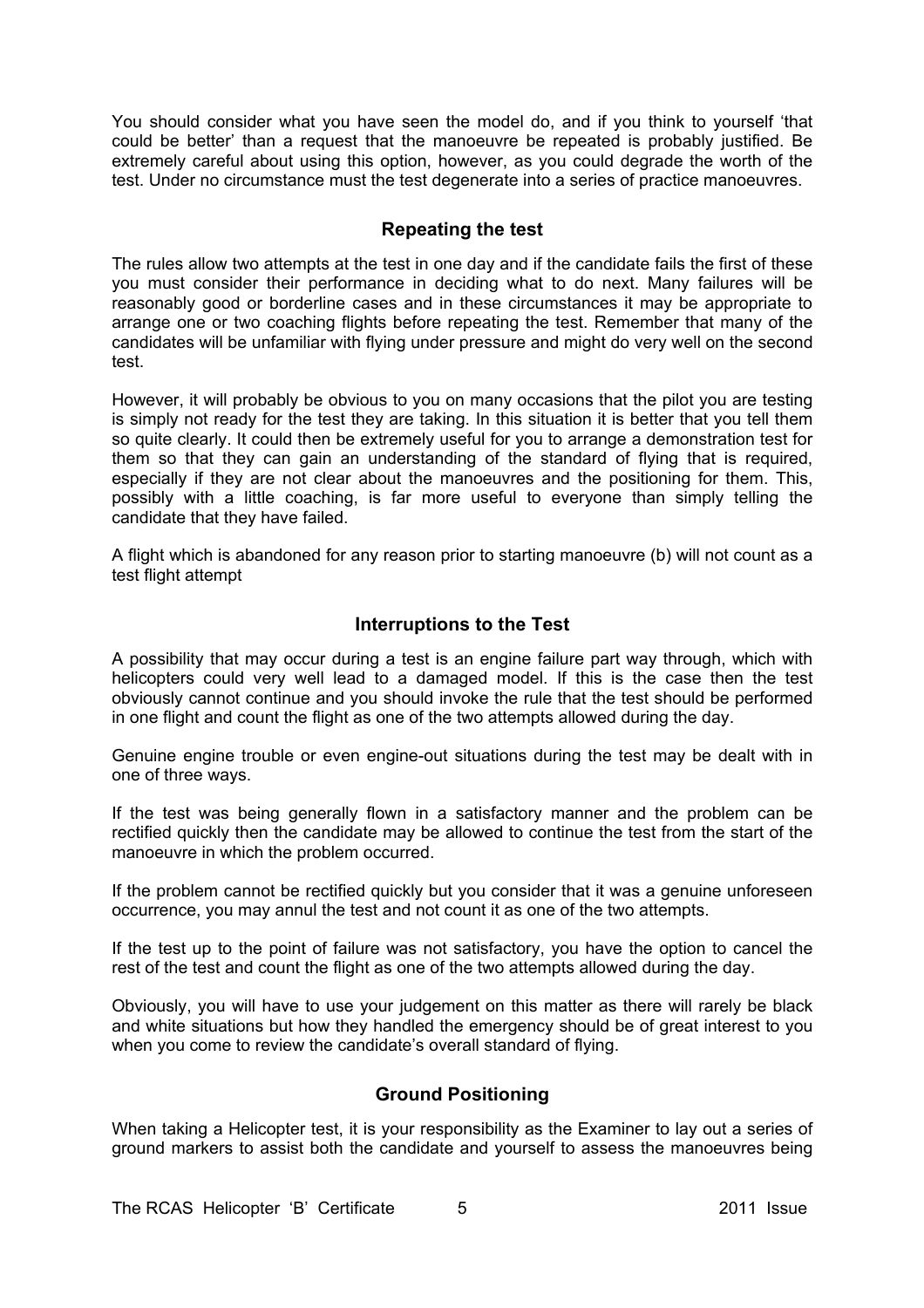flown. Small cones or any other similar marker may be used as long as they don't interfere with the flying of the model. However, it is vital that the marker used for the take off/landing point (TOLP) does not affect the model at all and probably the best marker in this case would be something like the fluorescent discs that lay flat on the ground. Alternatively, you could use some of the biodegradable ground marker spray paint that is readily available.

The layout of markers required is shown below and it must be emphasised that absolute accuracy of distance is not required when setting them out. Pacing will be quite accurate enough. It is essential, though, that the centre marker, the TOLP and the pilot's position are in line



#### **GROUND POSITIONING MARKERS**

The general positioning of the markers will depend very much on the geography of the flying site and safe operation of the model and you should set them out with these factors in mind.

It is not a requirement that the markers in the cross bar are used by the pilot but they are there to help. However, the centre marker, the takeoff/landing point and the pilot's position must be used with some accuracy.

Landings should generally be no more than a metre from the takeoff/landing point and the pilot is expected to stay close to the selected pilot's position mark although it is not required that they 'plant' their feet. If you feel that the pilot is starting to wander, you should stop them and insist that they stand near the pre-selected mark. .

Remember that it is a requirement that 'all manoeuvres are carried out in front of the pilot' so the use of the pilot's position point will be important.

#### **General Manoeuvres and Hovering**

All take-offs and landings should be smooth, without undue tail oscillations, and lifts and descents should be straight and controlled with the model a comfortable and safe distance in front of the pilot. In any stationary hovering the model should remain steady and the tail should not oscillate unduly.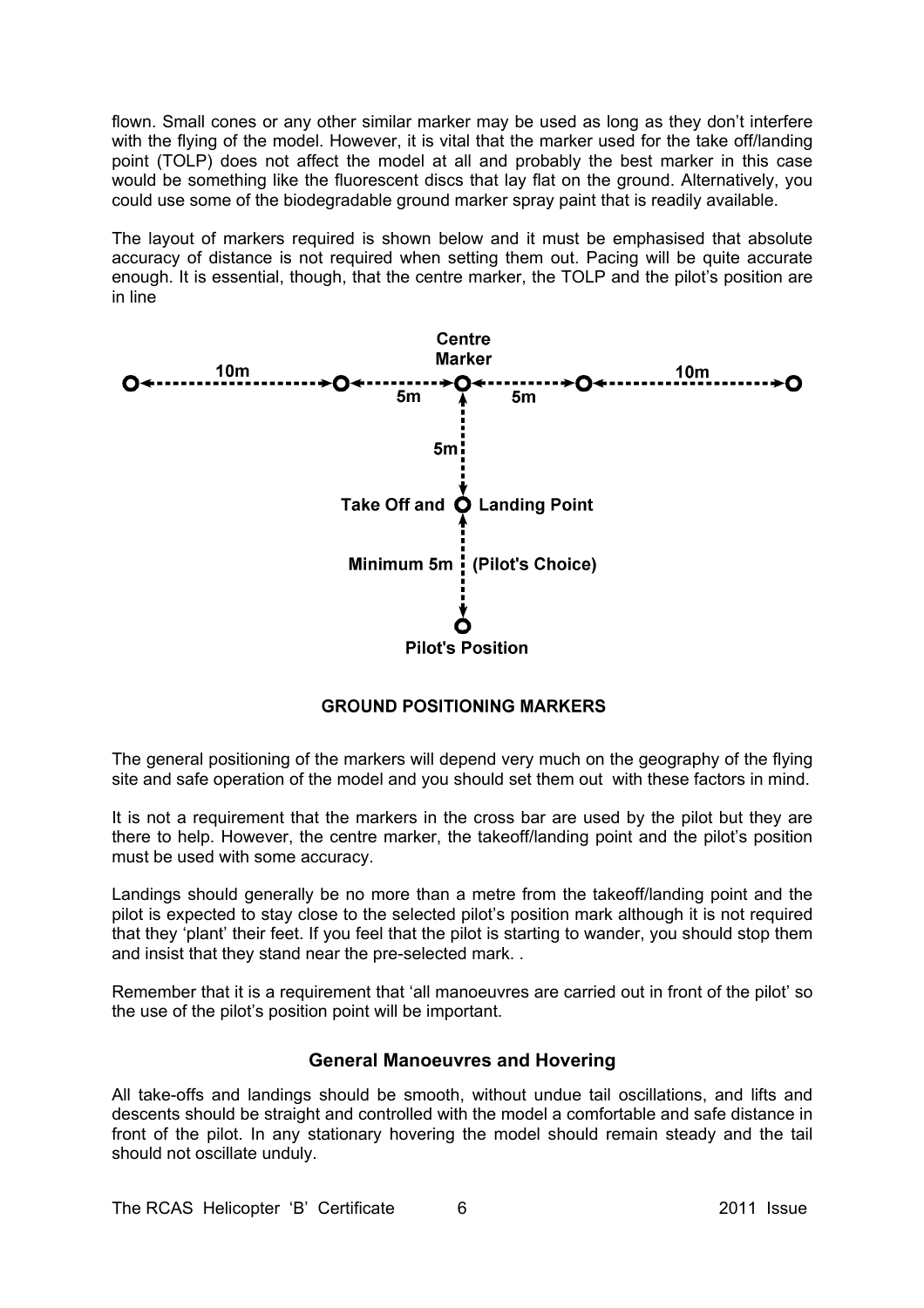The standard 'brief' hover time is about five seconds. You should discuss this with the candidate before the test so that they know that you will want to see a positive stop with the hover long enough to show that the model is well controlled and steady with little wandering or oscillation. Stopwatch accuracy is not required.

The candidate should also be aware that the decision to move on is theirs and that you will not be asking them to commence with the next manoeuvre. However, during your pre-flight briefing, they may ask that you indicate when you are satisfied that they have completed their 'brief' hover times to help them decide when to move on. This is quite permissible if requested by the candidate.

Circuit and other 'flying' manoeuvres should be performed at the heights mentioned in 'Height and Speed' above.

Movement of the model from one point to another whilst in the hover should be done at a steady walking pace.

Care should be taken in the flying manoeuvres that the line of approach and height each time is consistent and you should take particular note of performance in this area.

#### **Administration**

There are specific forms for Examiners to use during the Helicopter 'B' test, and if you do not have one then a call to the BMFA Leicester office will have some in the post to you by return.

Completed forms should be sent to the Leicester office within seven days of the test and, whilst they must be filled in by the Examiner, they may be sent in to the office by either the Examiner or the Candidate. You should take great care that all the details are filled in correctly, especially the successful candidates **NAME** and their **BMFA number** (this can save a great deal of confusion**)**. If the candidate is not a BMFA member then it is especially important that you get their name and address correct and in full.

This is very important as what is seen on the pass form is what will appear on the final certificate. It is embarrassing for you to have to send one back to be re-done and it gives the candidate a definite impression of sloppy work by someone.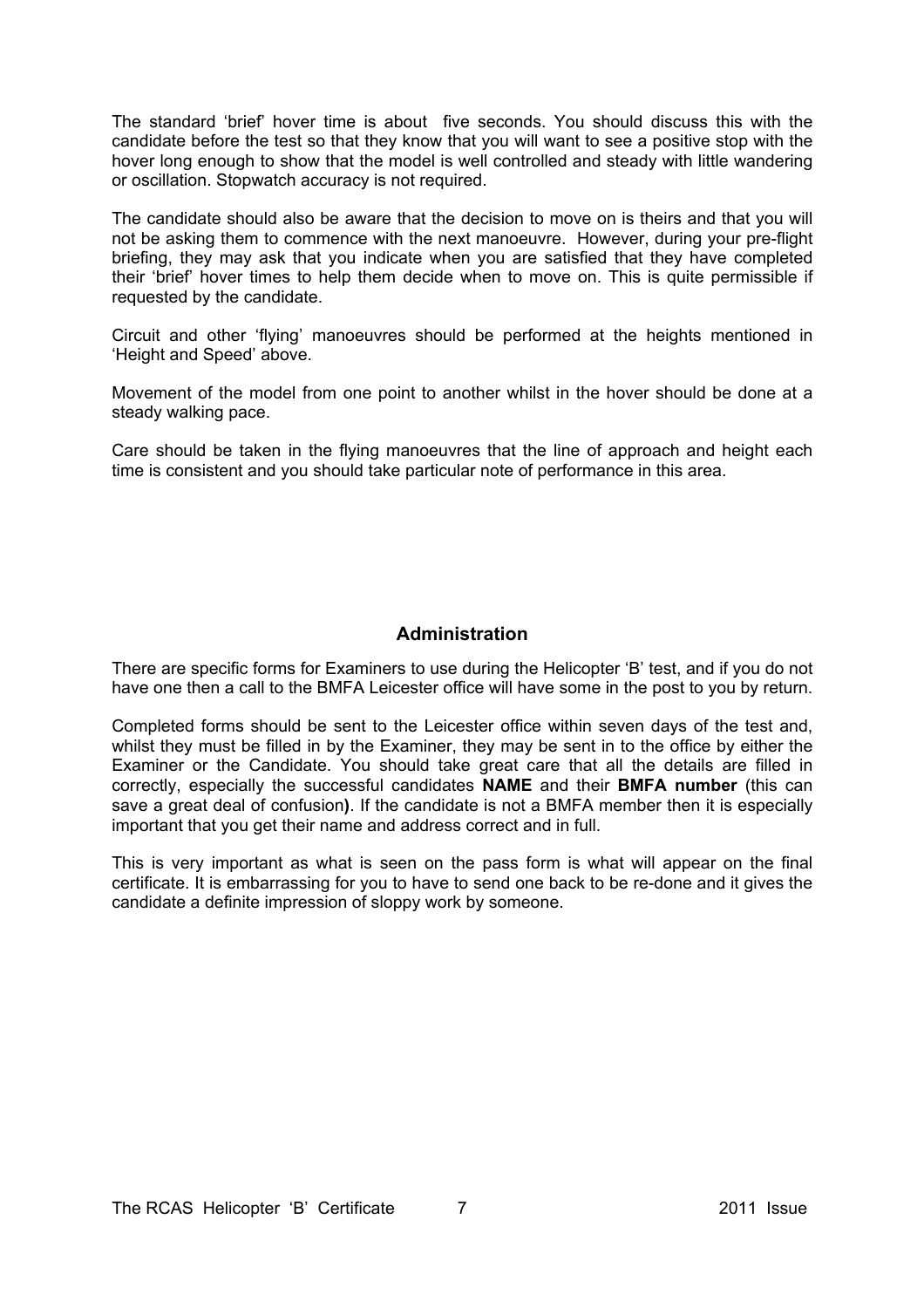#### **Helpers for Disabled Candidates, Young Candidates and**

#### **Others Who have Requested Help During the Test**

When disabled or young candidates present themselves for the test it may be that they will not physically be able to perform all the actions that most candidates can. At times, other candidates may also request help with certain physical aspects during the test (they may, for instance, have an injured finger). There will be times when you, as an Examiner, will think 'how much can I relax the test requirements for this person'.

Some Examiners make the decision to make no allowances at all but this effectively bars many people from attempting the tests. If we think of the achievement scheme as a true national scheme then we must consider how we can accommodate candidates, not how we can stop them from participating.

The answer, of course, is that you, as an Examiner, must make on-the-spot decisions about what you will allow during the test and, in such cases, you are within your authority to take such decisions. The guidelines set out below may help but at all times the two items at the end of this section must take precedence. They are not negotiable and mean that, whoever the candidate is, they have to convince you that they know what they are doing or what is happening for the full duration of the test.

For instance, a disabled flyer may have difficulty handling the model and may not be able to carry it out to the strip or retrieve it after the flight. The sensible use of a helper is certainly allowable in such cases but it is essential that they only do what the candidate asks them to do. Pre-flight checks and engine starting may be another problem area that can be overcome by a helper but you should expect the candidate to do as much of the work as possible themselves and they should be able to talk you through anything that the helper does for them. Be sure to discuss all this with the candidate before starting the test.

All of these comments can apply to younger flyers too but there is an added complication with engine starting. Many parents are very unhappy about letting their children near a running engine and will not allow them to start their own engines. This is a perfectly valid view and, again, is a case where a helper can be used. If this situation does occur with the younger candidates, however, you should insist that they do all the pre-flight and preparation work themselves, up to applying the starter to the engine. If they cannot do this then they should not pass.

After engine start, the helper can adjust engine controls and carry the model but only on the instructions of the candidate.

#### **In all cases:**

#### **(1) If, at any time, the helper takes over the decision making process from the candidate then the candidate must fail.**

#### **(2) You can make no allowances whatsoever for anyone during the flying of the test. The candidate can either perform the flight manoeuvres as specified or they can't. If they can't then they must not be passed.**

Make sure in your briefing that both the candidate and the helper are fully aware of both of these points.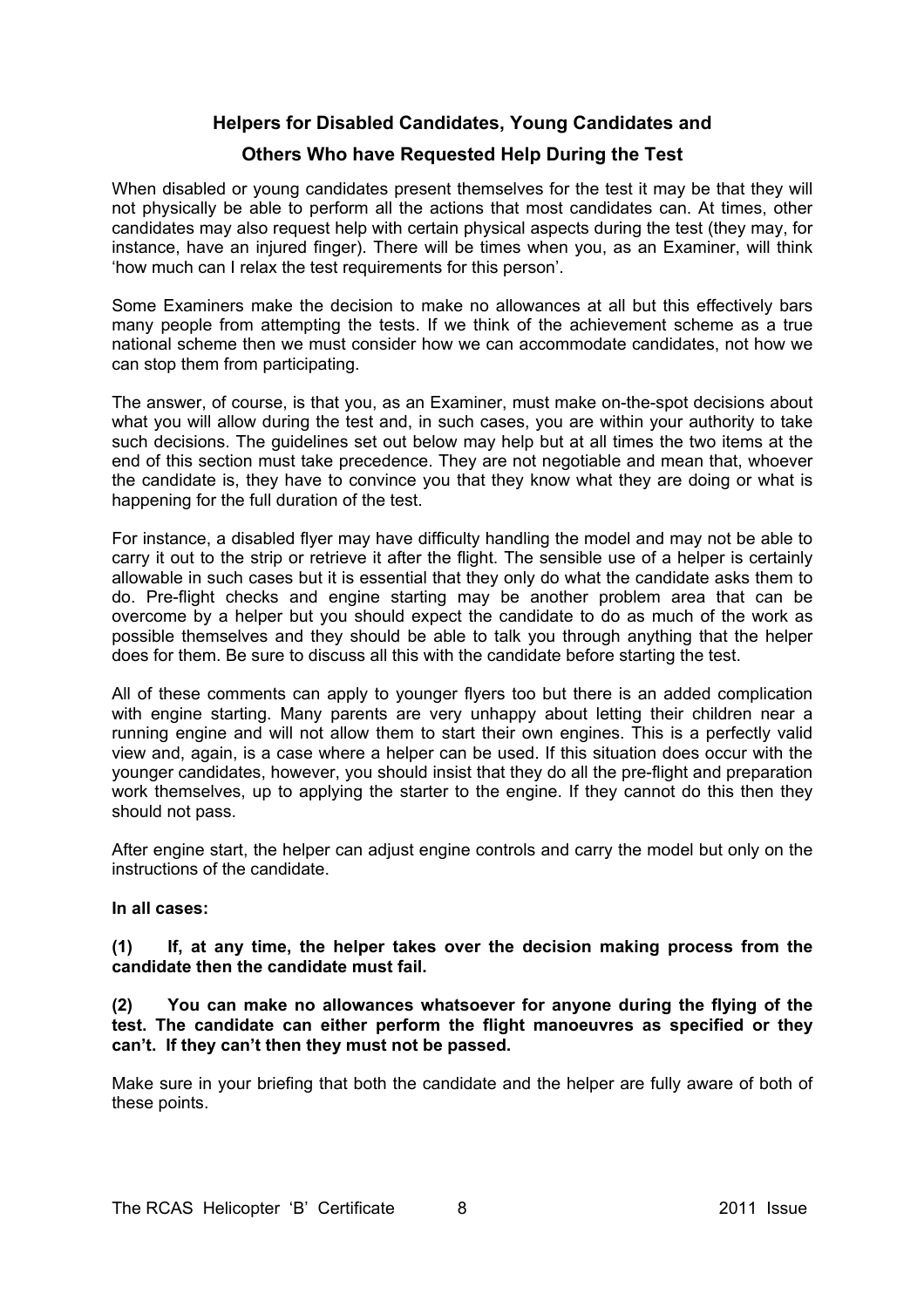#### **The Test**

#### **(a) Carry out pre-flight checks as required by the BMFA Safety Codes.**

The pre-flight checks are laid out clearly in the BMFA Members' Handbook. The candidate should also go through the pre-flying session checks, also laid out in the handbook. Ask the candidate to go through their checks as if the test was their first flight of the day.

Points to look for are that the candidate has a steady and regular ground routine, especially when starting and tuning the engine. Nerves should not play a part in the pits, and you should satisfy yourself that the candidate is in full control of what they are doing whilst preparing the helicopter for flight.

A tidy flight box and a neat ground layout makes a good impression and is to be expected from 'B' certificate candidates

A poor performance in this area is not direct grounds for failing the candidate but it is inevitable that you will be making mental notes of all aspects of the candidates performance and this is one that may have an effect on a real 'borderline' case.

Pay particular attention to the way the candidate uses the local frequency control system and make sure they understand it and use the correct sequence of 'get the peg, Tx on, Rx on'. Also watch carefully that and take note that the transmitter controls, trims and switches are checked carefully by the pilot. You should specifically look for the candidate to positively check that the idle-up switches are not set to on.

Any candidate who switches on their radio before checking the frequency control system must be failed on the spot.

With i/c powered models, it is important that the candidate is seen to hold the rotor head securely during the starting procedure, and until the model is past the flight line.

Electric powered models must be carried out from the pits area to a safe point before the flight battery is connected and they MUST be considered live as soon as the flight battery is plugged in. Great care should be taken at this point and any help available to the candidate should be used in the interests of safety.

If there is no one else available then there is nothing to stop you aiding the candidate by, for instance, carrying the model to the test pad, etc., but any such actions must only be performed by you directly on the instructions of the candidate, you must not prompt them or carry out any actions of your own accord.

It is important that you talk these points over with the candidate in your pre-flight briefing.

#### **(b) Perform one hovering bow tie**

All sections of the manoeuvre are numbered and referenced to the manoeuvre drawing. The manoeuvre as described is flown anti-clockwise. However the direction of the flight may be either clockwise or anti-clockwise, at the discretion of the Examiner.

At all times in the manoeuvre, the model must be facing forward.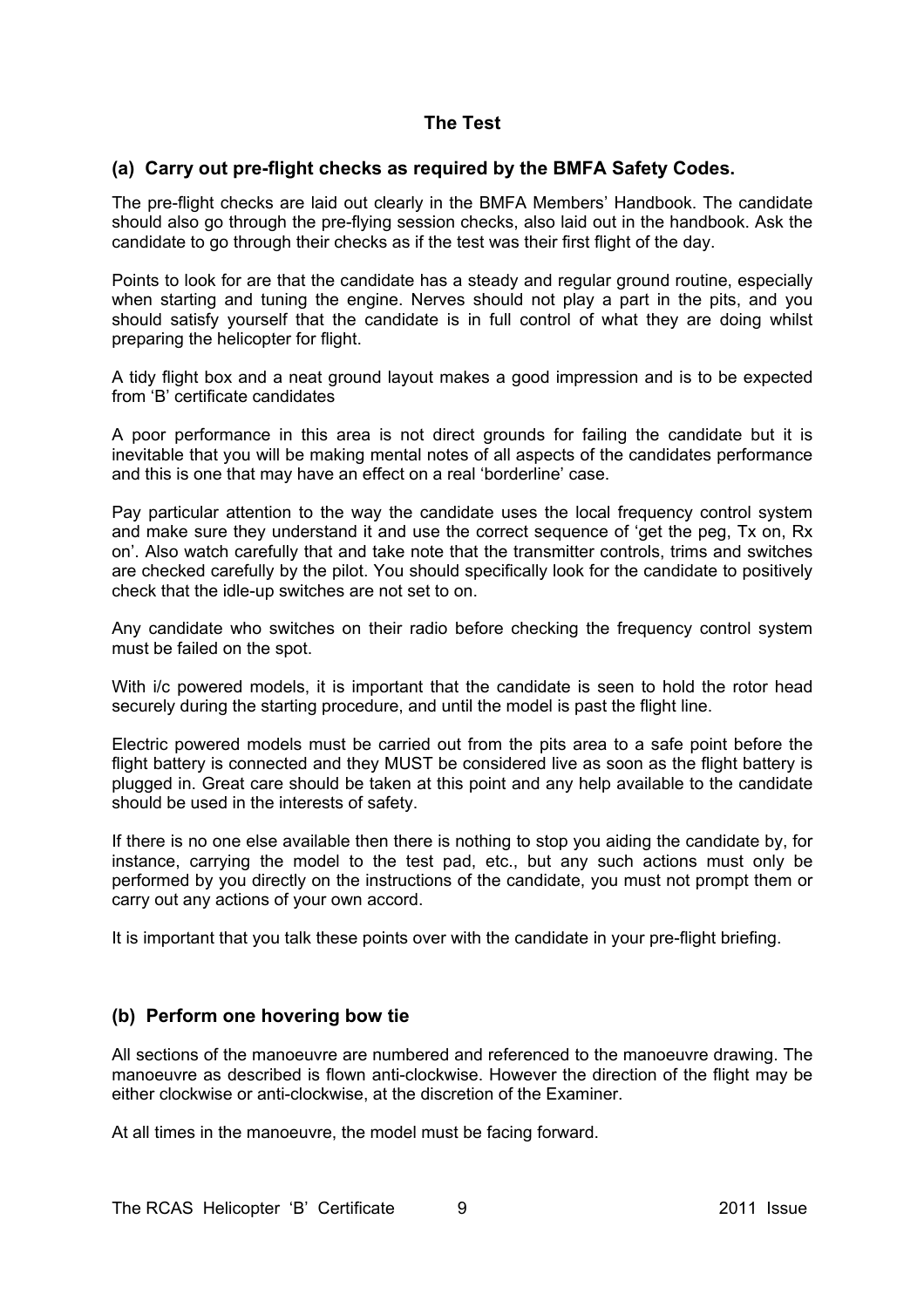

(1) The model starts on the TOLP, takes of and flies to a position over the centre marker where it is hovered for about 5 seconds.

(2) The model then hovers sideways to the left for about 5 metres to a position over the left inner marker where it is held and hovered for about 5 seconds.

(3) The model then hovers backwards for about 5 metres to a position immediately behind the left inner marker and level with the TOLP where it is held and hovered for about 5 seconds.

(4) The model then hovers diagonally forward and to the right to a position over the centre marker where it is held and hovered for about 5 seconds.

(5) The model then hovers diagonally backward and to the right to a position immediately behind the right inner marker and level with the TOLP where it is held and hovered for about 5 seconds.

(6) The model then hovers forwards for about 5 metres to a position over the right inner marker where it is held and hovered for about 5 seconds.

(7) The model then hovers sideways to the left for about 5 metres to a position over the centre marker where it is held and hovered for about 5 seconds.

This completes the manoeuvre.

Hover height must be consistent throughout the manoeuvre and there should be minimum wandering away from the straight lines between the designated hovering points as the manoeuvre is flown.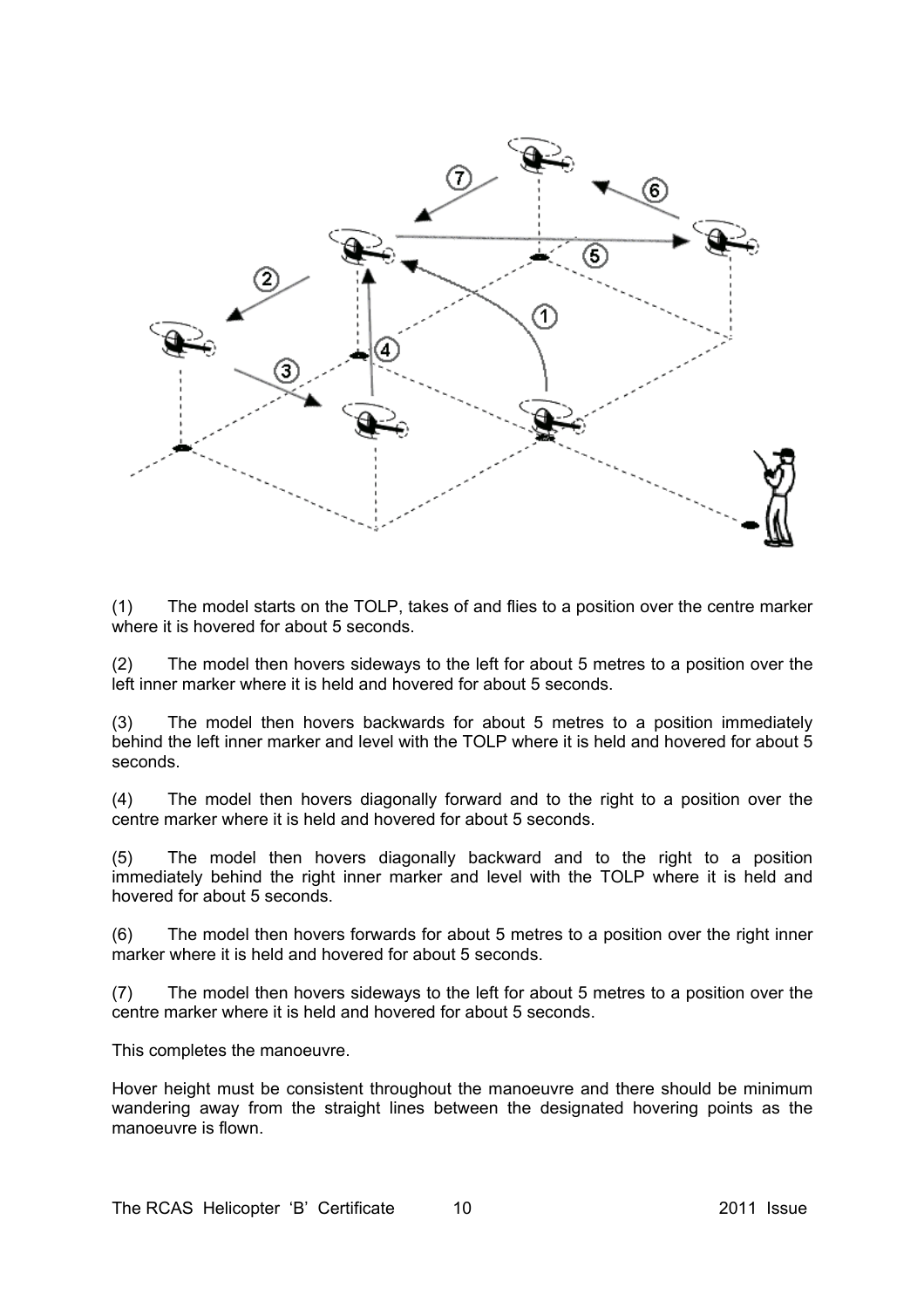#### **(c) Perform one 4-point pirouette**

From the previous manoeuvre, the manoeuvre is begun with the helicopter hovering over the centre marker, tail-in to the pilot and it is held in that position for about 5 seconds. The model is then rotated 90 degrees and held in the hover, sideways on to the pilot for about 5 seconds.

The model is then rotated a further 90 degrees in the same direction to be nose in to the pilot and hovered in that position for about 5 seconds.

The model is then rotated a further 90 degrees in the same direction to the sideways on position to the pilot and hovered in that position for about 5 seconds

The model is then rotated a further 90 degrees in the same direction to the tail-in position to the pilot and hovered in that position for about 5 seconds.

The model is then hovered backwards for approximately 5 metres and landed on the TOLP.

This completes the manoeuvre.

The helicopter must rotate either clockwise or anti–clockwise for the entire manoeuvre. The Examiner will state which direction he wishes to see. The clear inference is that the candidate must be competent to perform the rotations in both directions prior to the test.

Hover height must be consistent throughout the manoeuvre with minimum wandering away from the Centre marker. The landing must be within the 2 metre diameter circle centred on the TOLP.

#### **(d) Perform one 'Top Hat'**

The pilot should now take off and hover the model to a position either hovering over the appropriate outer marker or approaching it at hovering pace along the line of the cross markers. The model now moves forward at the normal hovering pace for ten metres, stops and hovers for about five seconds then climbs vertically for four metres before hovering again for about five seconds. The pilot will now hover the model forward for ten metres so that the model passes the pilot sideways on to them. The model again hovers for about five seconds and the pilot now causes the model to descend four metres until the skids are once again at eye level where it again hovers for about five seconds. The model now moves forward for another ten metres and passes over the opposite end outer marker which concludes the manoeuvre.

The model, still with skids at eye level, must then be hovered back to the take off/landing point and landed smoothly and steadily.

The speed during the top hat should approximate to a normal walking pace, and the heading is constant throughout. The entry and exit to the manoeuvre is a test of the pilots ability to correctly position the model. The model should not drift away from or toward the pilot significantly and the model should be under accurate control for the whole manoeuvre.

The manoeuvre may be flown either from left to right or from right to left and the direction is decided by the Examiner.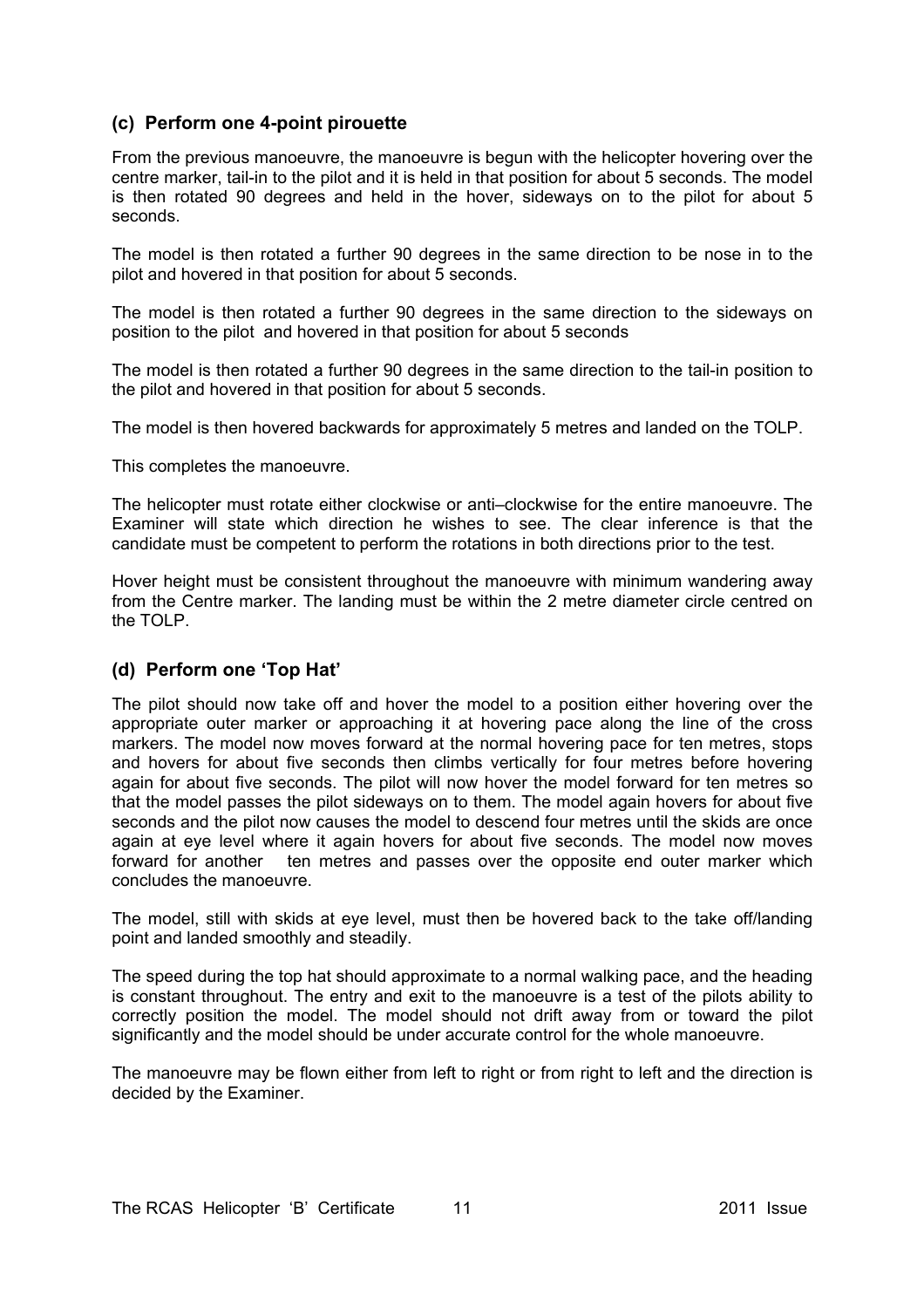

#### **(e) Take off and climb to a safe altitude.**

The pilot must ensure that the route of his proposed flight path is clear before taking-off; watch for head movement as they scan the area. On taking-off, the helicopter will lift to a brief hover at about half a metre high. After again checking for obstacles and obstructions the pilot then climbs out at an angle greater than 45° to his selected safe height. When reaching this height the model can be transitioned into forward flight and the pilot can now position it for either a left or right hand circuit as he pleases.

During the climb out you will be looking for a positive approach to the manoeuvre, a constant angle and velocity. the pilot will also be looking for other traffic along the intended route.

#### **(f) Fly a left hand rectangular circuit.**

#### **(g) Fly a right hand rectangular circuit.**

The pilot can elect to fly these manoeuvres in either order. The circuits should be rectangular as shown in the manoeuvre diagrams. the longest legs of the circuit must extend over at least fifty metres. It is important that the initial turn on each circuit is made away from the flightline and the model must never pass behind the pilot.

On the run in to the first circuit and on completion of it, the model will be flying past the front of the pilot, and, for safety reasons, twenty or thirty metres out from the take off pad. Tell the candidate prior to the flight the line you wish them to follow.

You must ensure that the candidate is clear on this, the line will be set by the model flying in front of them on a heading which will be agreed before the flight (and this will not always be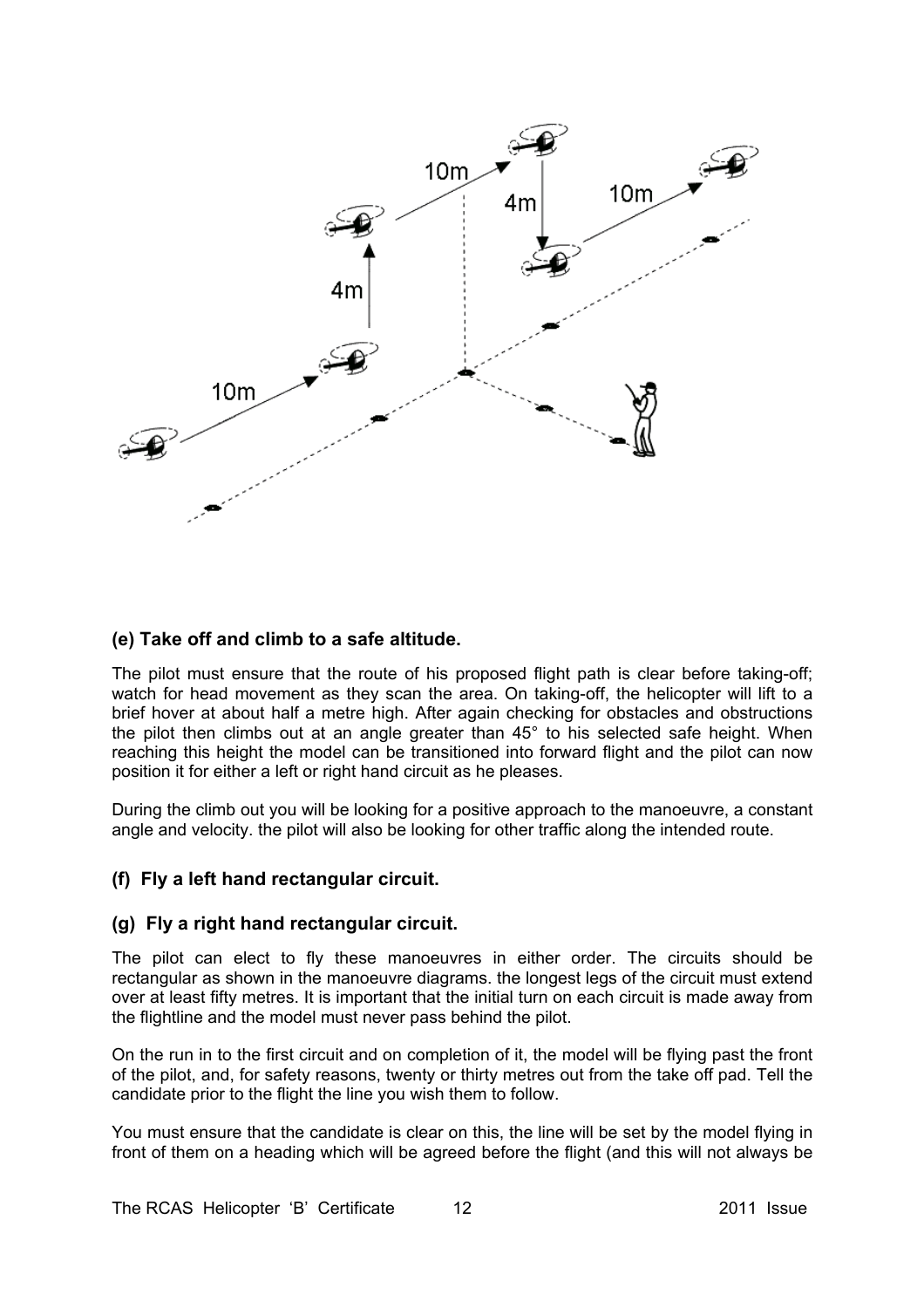into wind), and passing over a set point. The first pass in front of the pilot is extremely important as it sets the standard height and line for the rest of the 'flying' manoeuvres.



#### **(h) Fly a Figure of Eight at circuit height with crossover in front of the pilot**

This should be flown as a banked circuit manoeuvre (not from the hover) and as shown in the diagram. The crossover point must always be in front of the pilot and, after a run in at standard height and line, the model MUST be turned through ninety degrees in the first turn so that it is flying exactly away from the pilot.

The first circle must also end with the model flying exactly away from the pilot, through the crossover point before it is turned into the second circle. Both circles should be of the same diameter as seen from the ground.

The main problems with this manoeuvre nearly always happen on the circle that is upwind of the pilot and if they do not adjust the angle of bank/turn rate to compensate they will either miss the crossover point by being a good way downwind, fly too near the pilots line, fly circles that are distorted or panic as the model accelerates towards them as it begins to come downwind and pull far too much bank (vertical!) to get the crossover point correct. This is not a sign that they have thought about the manoeuvre or practised it.

The second circle (3/4 circle actually) is rarely a problem. The manoeuvre finishes with the model flying at standard height and line across the front of the pilot, not with another turn away.

The initial run-in to the manoeuvre may be either from left to right or from right to left and the direction is decided by the Examiner.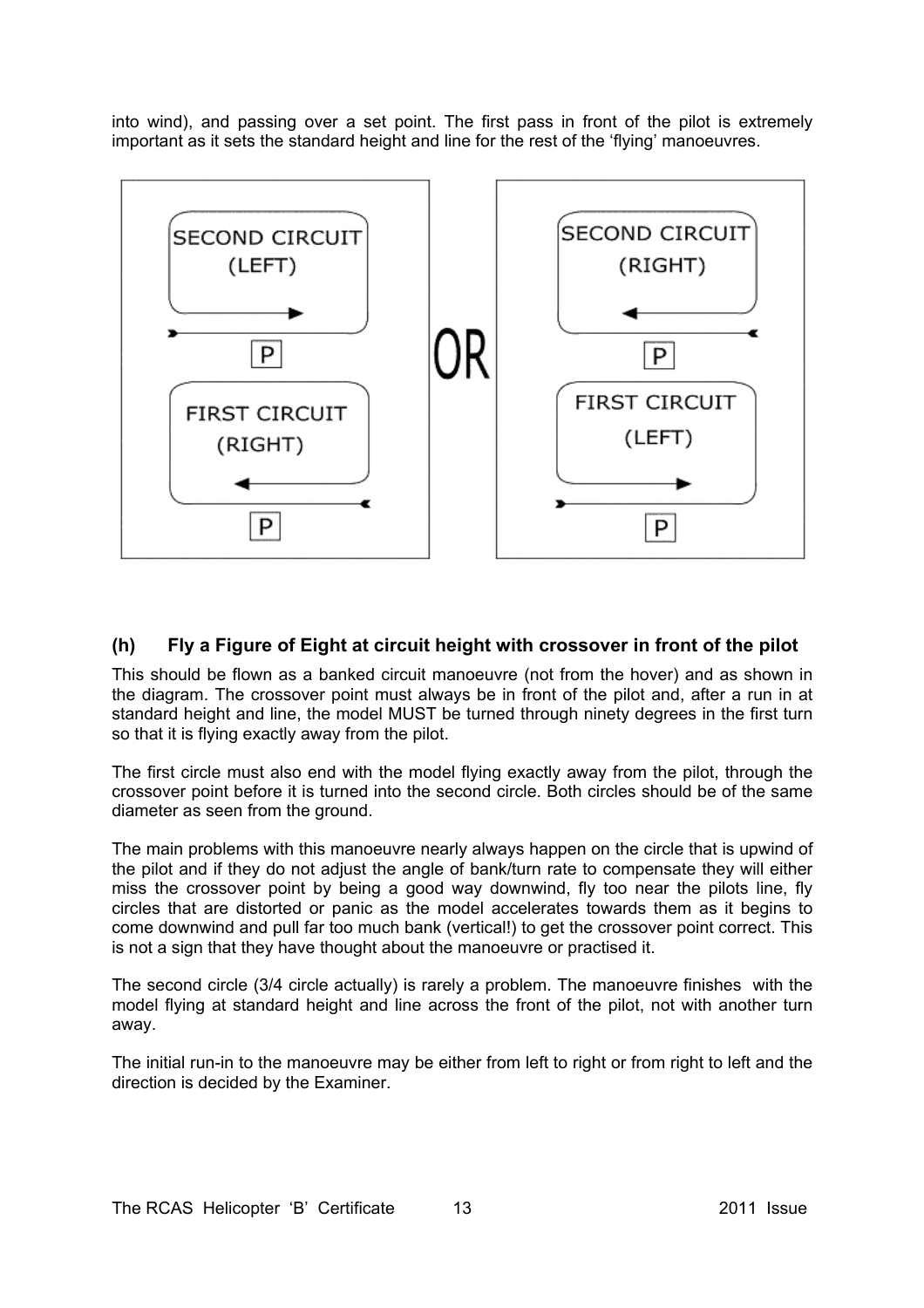

#### **(i) Perform one twenty second nose-in hover.**

The model must now transition from forward flight to the hover in a safe and steady manner and position for the nose-in hover.

The pilot should position the model over the centre marker, hovering at a height of between eye level and up to three metres. After a brief hover, the model is turned so that the nose is towards the pilot and held steadily in the nose-in hover for at least 20 seconds, then turned back, climbed away and transitioned to forward flight.

When the model is in the nose in position the tail boom should not be visible to the pilot. If the model is not completely nose in you should ask the pilot to correct it's position before starting the twenty second count. The helicopter should not drift significantly in any direction and height control should be good.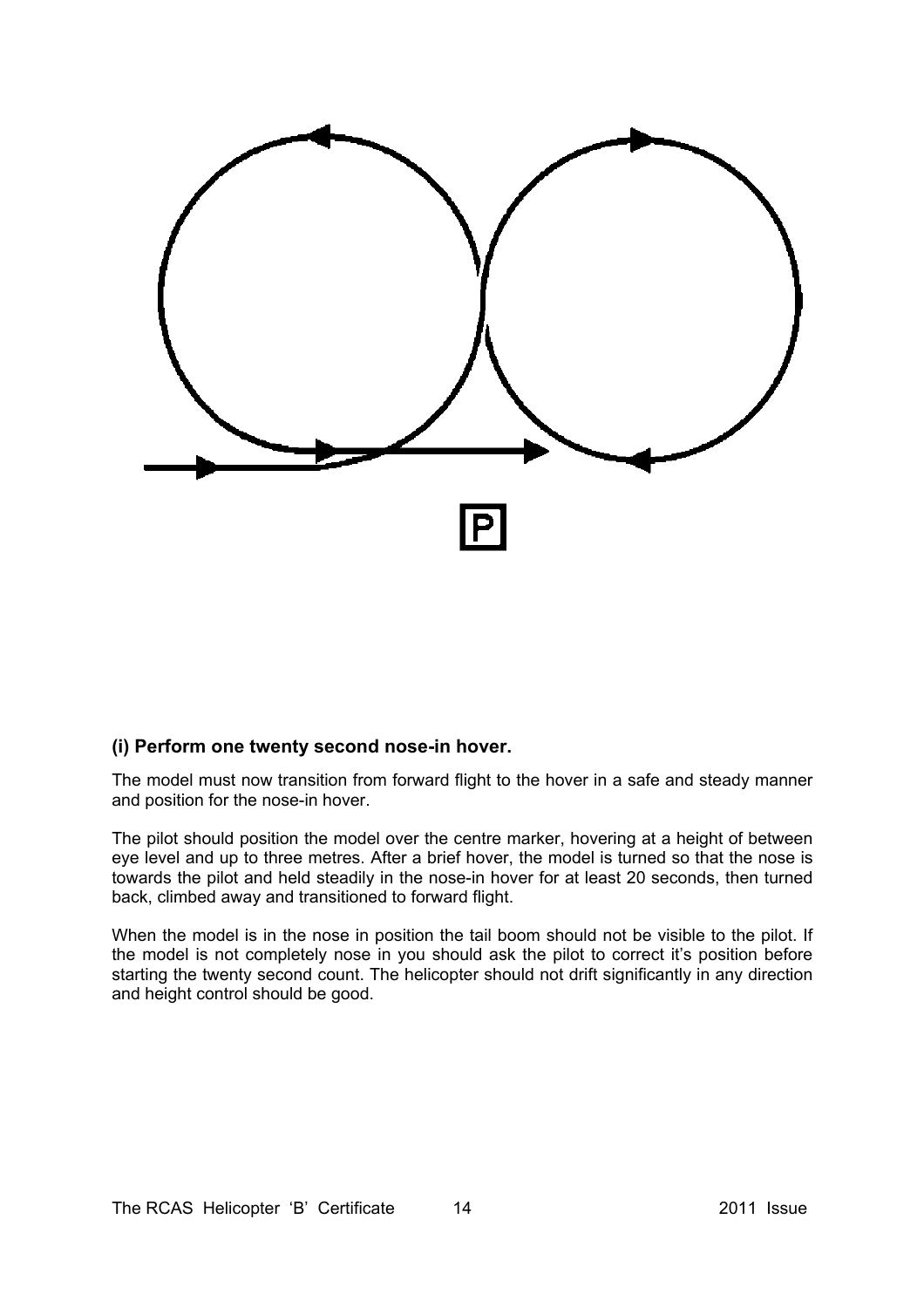

#### **(j) Perform one double stall turn. Note that the stall turns must be performed with opposite rotation i.e. first one to the left, second one to the right or vice versa.**

This manoeuvre is flown as one continuous manoeuvre. During the first element, the model should be flown in, on standard height and line, across in front of pilot to a point between thirty and fifty metres past the pilot. The model should then be pulled into a near vertical climb. At the top of the climb the model must stop (still pointing upwards) before being turned  $180^\circ$  about it's vertical axis (a half pirouette). The model should descend approximately down the same path in a diving attitude and should pull out of the dive and exit the manoeuvre at about the same height as it started but on a reciprocal heading.

The second element is flown after the model has flown back down its original entry path and is performed approximately as far to the side of the pilot as the first element was to the other side. The description of the second element is exactly as for the first except that the pull-out and exit from the manoeuvre takes the model back along its original entry path to the manoeuvre.

Both of the stall turns should be away from the flightline. That is, if the initial entry to the manoeuvre is from the left to the right of the pilot, the first stall turn will be to the left and the second stall turn will be to the right (fly it with your hands and all will become clear)

You should look for accurate positioning of the model between the stall turns, that is at a constant height and along the same line. The model should not be allowed to skew off it's intended route, and should be corrected if it does. Clearly, wrong control inputs in this instance will indicate a lack of competence at the required level

The initial run-in to the manoeuvre may be flown either from left to right or from right to left and the direction is decided by the Examiner.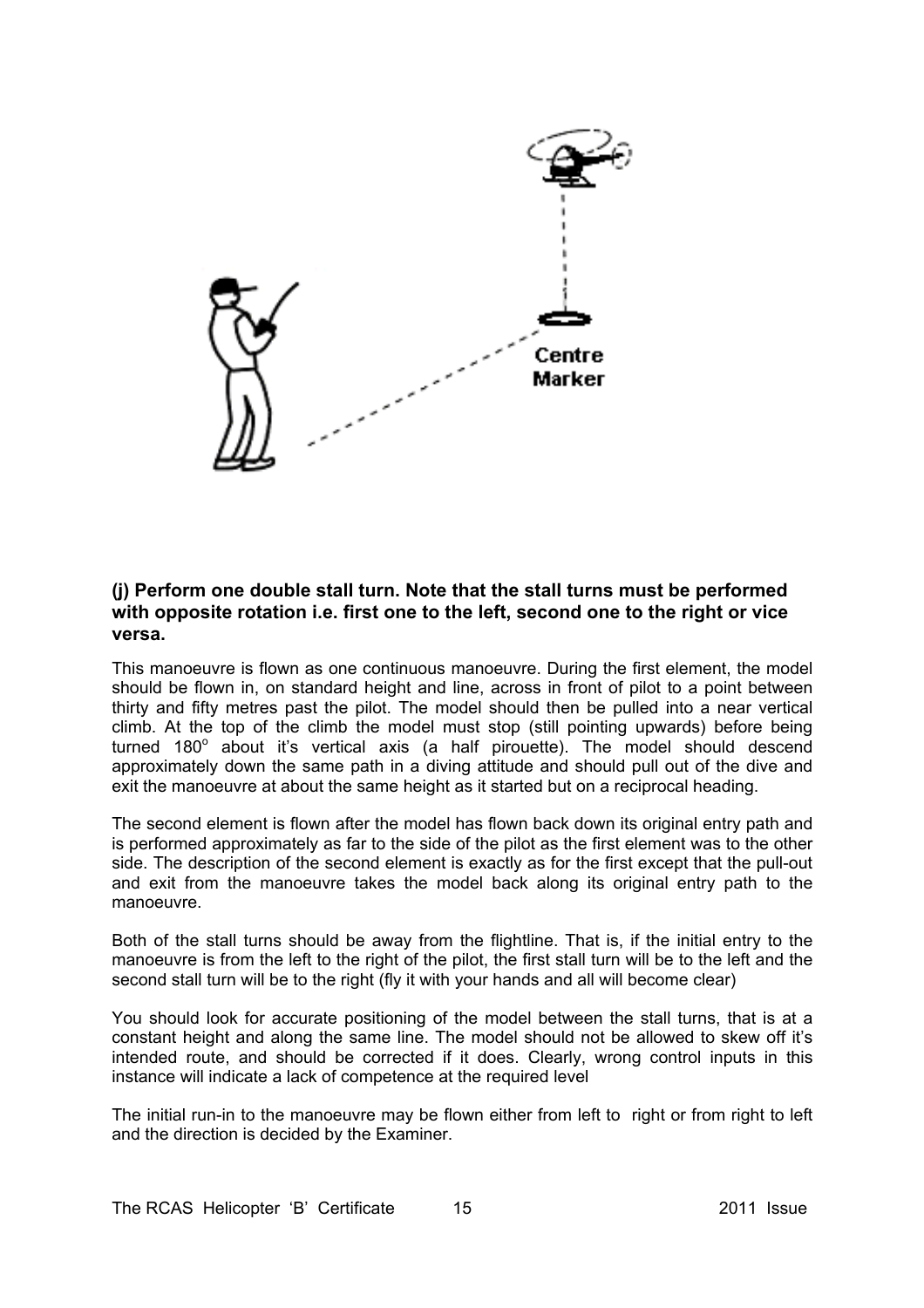

#### **(k) Perform an approach at 45° to the vertical, landing within a pre-determined two metre square.**

It is difficult to judge the angle of descent unless the model is almost sideways on to the pilot. For this reason the pilot should consider the planned approach path carefully and agree it with the Examiner during the pre-flight briefing. The direction of approach is the pilot's decision and everyone concerned with the test should be very clear exactly how the pilot will be attempting to fly the manoeuvre.

It is not a requirement that this manoeuvre should be entered from full forward flight so the pilot may set up the model in a steady hover or be moving forward in steady hovering flight at a minimum height of fifteen metres and at an appropriate distance away from the TOLP. The model should then sink at a constant rate with constant forward movement at an angle near to 45°, heading down towards the TOLP. Finishing this descent exactly over the TOLP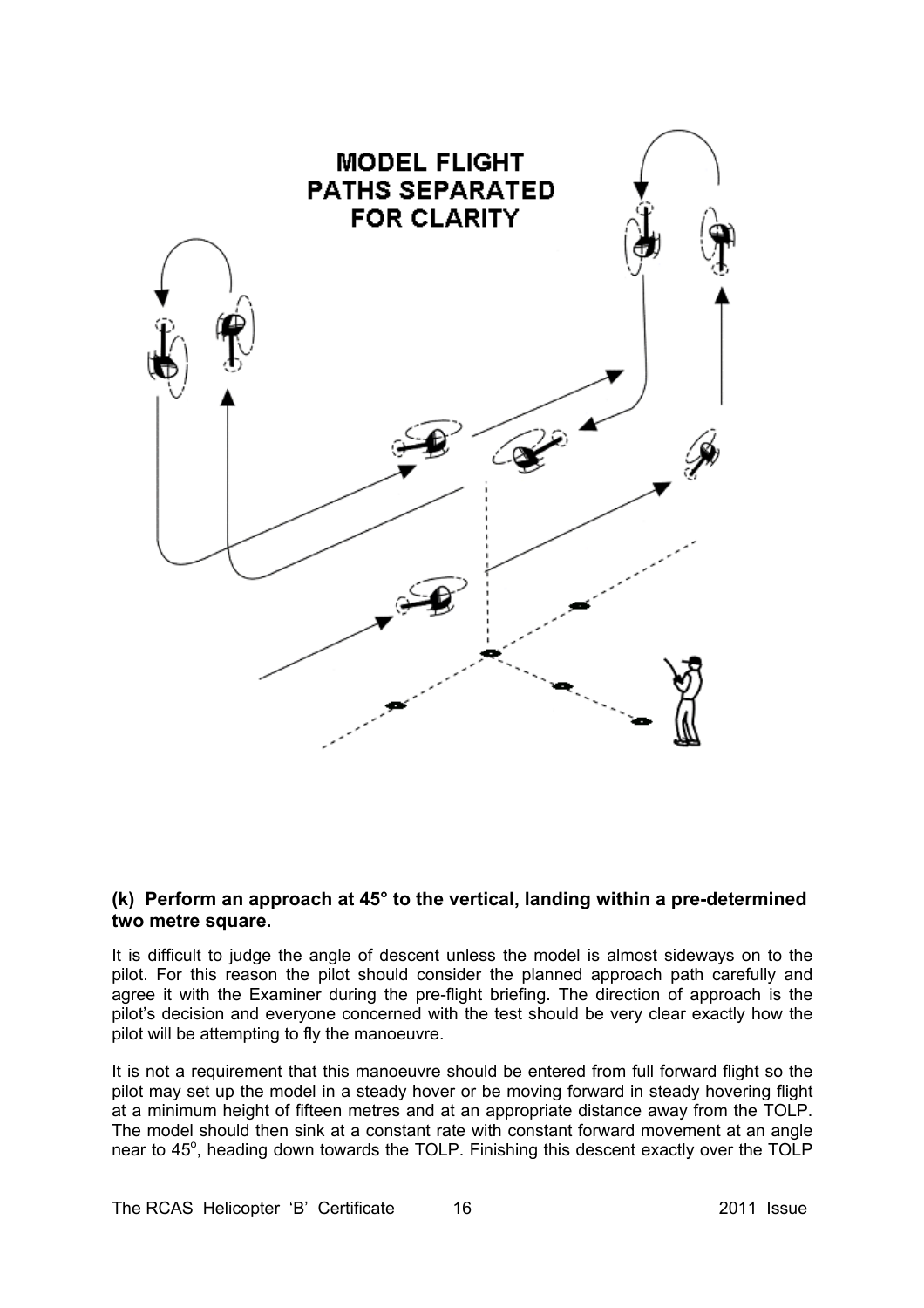is not required but the model should be no more than a metre or so out. The candidate is allowed a short hover at a height of around half a metre to make minor corrections before settling the model on the ground.

After landing, the candidate should shut down the engine and allow the rotor blades to stop turning before collecting the model to return to the pits.



#### **(l) Complete post flight checks as required by the BMFA Safety Codes.**

These are clearly set out in the BMFA Members' Handbook, but you should pay particular attention to the correct Rx off, Tx off sequence and ensure that the frequency control system in use is cleared correctly.

**All manoeuvres must be carried out in airspace and orientations pre-determined by the Examiner and Candidate prior to the commencement of the test flight. The schedule must be completed in one flight.** 

**The test must be taken outdoors.** 

**The use of helicopters with coaxial contra-rotating main rotors is not allowed.** 

**No artificial stabilisation of the helicopter is allowed other than a tail rotor gyro.** 

**Exceptionally, at a pre-determined point in the flight an intermediate landing may be permitted for the sole purpose of either refuelling or the fitting of a freshly charged flight battery. This landing may only be made with the prior consent of the Examiners. The pre-determined point may be either after a specific manoeuvre or at a specific time of flight, whichever is requested by the candidate and agreed by the Examiners. Two attempts per examination will be allowed in any one day.**

Full pre and post flight checks are not normally required during an intermediate landing and take off unless the model suffered a hard landing. However, the candidate should give the model at least a quick visual examination whilst on the ground.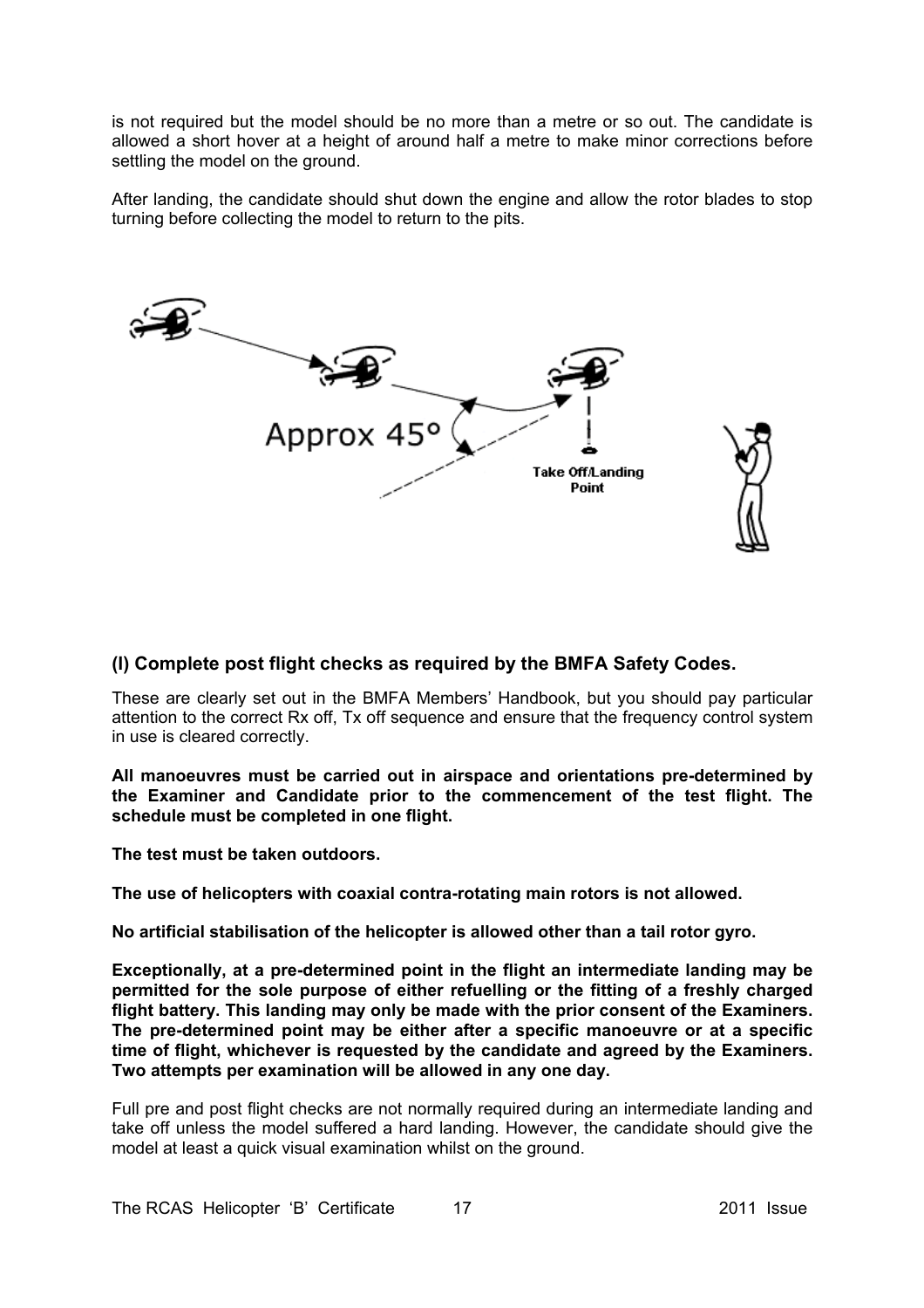#### **The Questions**

The candidate then 'must answer correctly a minimum of eight questions on safety matters, based on the BMFA Safety Codes for General flying and local flying rules'

Remember that on **no account** can a good performance on the questions make up for a flying test that you have considered too have failed. If you have failed the candidate's flying you should not even start to ask the questions. On the other hand the achievement scheme is a test of both flying ability and knowledge. it does not matter how well the candidate can fly, if they are unable to answer the safety questions they must not pass the test.

How many questions you should actually ask will depend on the circumstances at the time. for instance, if the candidate has completed a good flying test and answers the first eight questions with confidence then you need go no further. An acceptable test with some rough edges can be offset to some degree by the candidate performing well in the first eight questions.

A candidate who has done a test which you found only just acceptable and who hesitates on the questions should be asked a few more than eight questions and if you are still not satisfied that they have actually read the safety codes , you should no hesitate to fail them.

There is some debate as to whether a list of 'approved' questions should be published for examiners to use. Current opinion is that if such a list is published then candidates will also be able to study the list, and will not need to study the BMFA handbook. This is probably not a good idea.

As an examiner, however, you should prepare yourself thoroughly for any testing that you do, and you are encouraged to sort out a personal list of suitable questions. Do not forget that you can call upon any local rules which you are aware of and that the candidate should know. If you do compile a personal list of questions, do not let the candidate see them.

Remember that the majority of the questions you ask are to be BASED on the BMFA safety codes; you are not expected to ask them 'parrot fashion' and the candidate is not expected to answer in that manner either.

This opens up the possibility of asking the candidate if they can think of reasons behind specific rules, for instance, why is the club frequency control system operated as it is and what could go wrong? , Why should models not be hovered out of or into the pit area?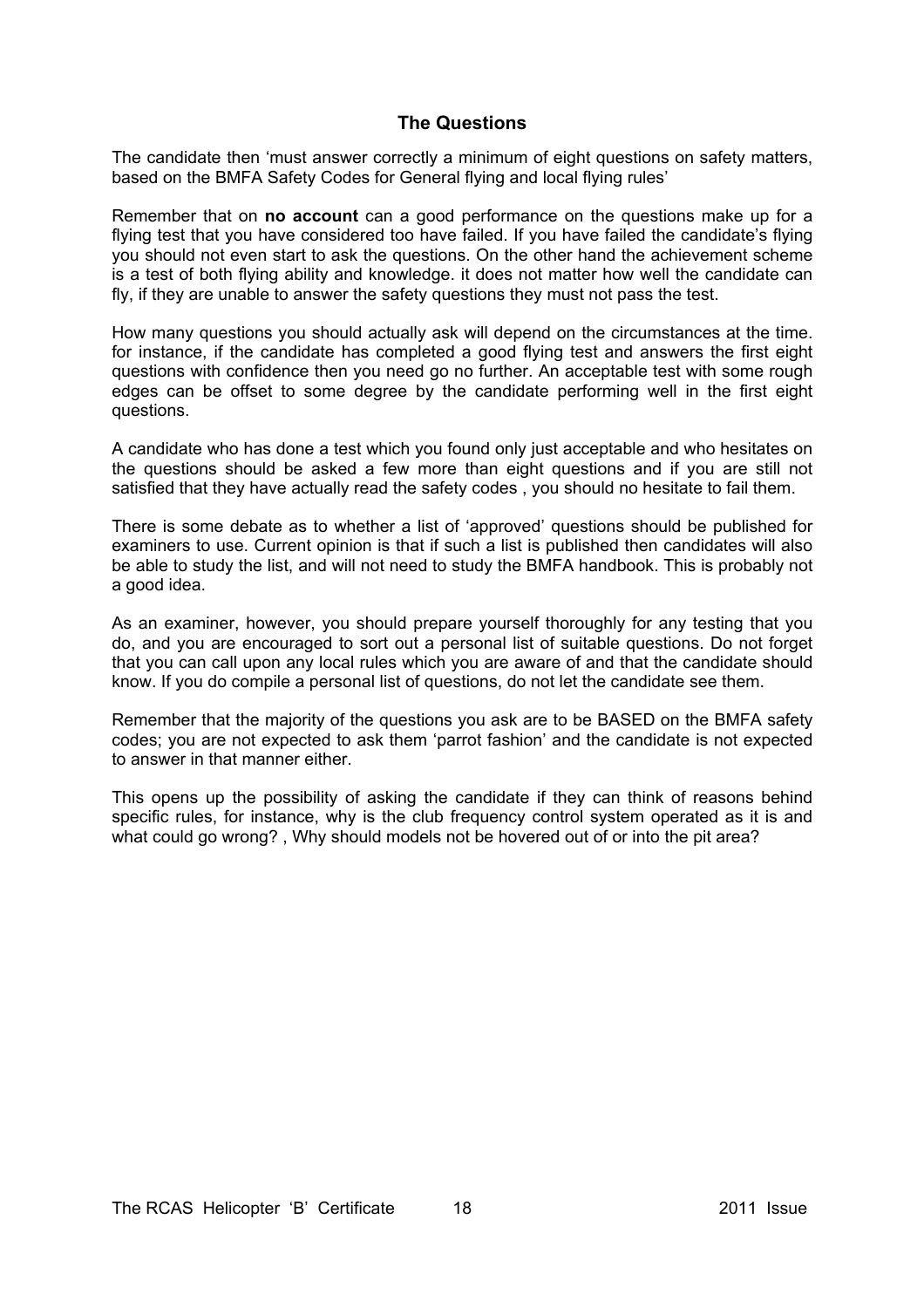## **Examiners and Candidates Check List**

The following is a short checklist of matters to discuss with the candidate taken from this document. This checklist can be used to ensure that all points raised above have been discussed with the pilot prior to any flights:

1 Has the candidate read: -

 The BMFA handbook Local site rules (if applicable) 'Safety Code for General Flying' 'Operational Guide, All Models and Radio Control' Code of Practice for Model Flying Displays

- 2 Discuss whether the model is suitable in "these conditions"
- 3 Any "no fly zones" need to be identified
- 4 Remind candidate to talk you through anything that the helper does for them as the test progresses
- 5 Agree any Airspace requirements that need to be pre-determined by the Examiner and Candidate prior to the commencement of the test flights
- 6 Discuss the various manoeuvres and any options that may be available so that there can be no misunderstanding during the test
- 7 In particular, does the candidate understand how you expect to see the model positioned with regard to the wind throughout the test.
- 8 Clearly identify the landing area and agree with the candidate the required landing pattern that he will be flying and you will being looking for.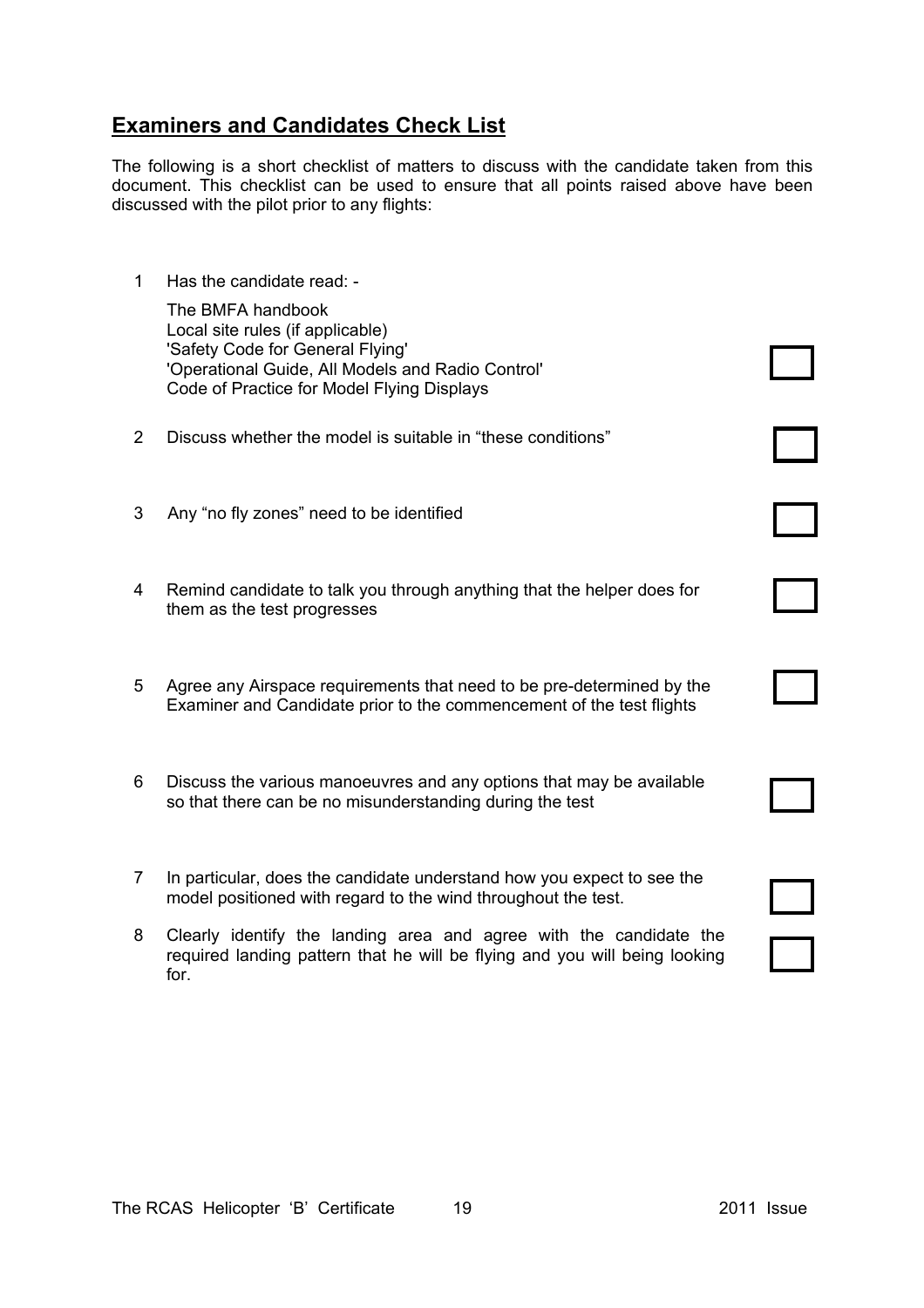## **'B' CERTIFICATE (HELICOPTER)**

|  | Examiners Test Flight Check List |  |
|--|----------------------------------|--|
|--|----------------------------------|--|

| <b>Candidates Name</b> |                                                                                                                                                                                   | <b>BMFA Number</b> | <b>Date</b>     | <b>Examiners</b> |
|------------------------|-----------------------------------------------------------------------------------------------------------------------------------------------------------------------------------|--------------------|-----------------|------------------|
|                        |                                                                                                                                                                                   |                    |                 |                  |
| <b>FLIGHT TASK</b>     |                                                                                                                                                                                   |                    | <b>COMMENTS</b> |                  |
| (a)                    | Carry out pre-flight checks as required by the<br><b>BMFA Safety Codes</b>                                                                                                        |                    |                 |                  |
| (b)                    | Perform one hovering 'bow tie                                                                                                                                                     |                    |                 |                  |
| (c)                    | Perform one four-point pirouette                                                                                                                                                  |                    |                 |                  |
| (d)                    | Perform one 'Top Hat'                                                                                                                                                             |                    |                 |                  |
| (e)                    | Take off and climb to a safe altitude                                                                                                                                             |                    |                 |                  |
| (f)                    | Fly a left rectangular hand circuit                                                                                                                                               |                    |                 |                  |
| (g)                    | Fly a right rectangular hand circuit                                                                                                                                              |                    |                 |                  |
| (h)                    | Perform one figure eight at circuit height                                                                                                                                        |                    |                 |                  |
| (i)                    | Perform one twenty second nose-in hover                                                                                                                                           |                    |                 |                  |
| (j)                    | Perform one double stall turn with opposite<br>rotation                                                                                                                           |                    |                 |                  |
| (k)                    | Perform an approach at 45° to the vertical, landing<br>within a predetermined two metre square                                                                                    |                    |                 |                  |
| (1)                    | Complete post-flight checks as required by the<br><b>BMFA Safety Codes</b>                                                                                                        |                    |                 |                  |
|                        | Answer satisfactorily a minimum of eight questions<br>on safety matters based on the BMFA Safety<br>Codes for General Flying and Model Flying<br>Displays and local flying rules. |                    |                 |                  |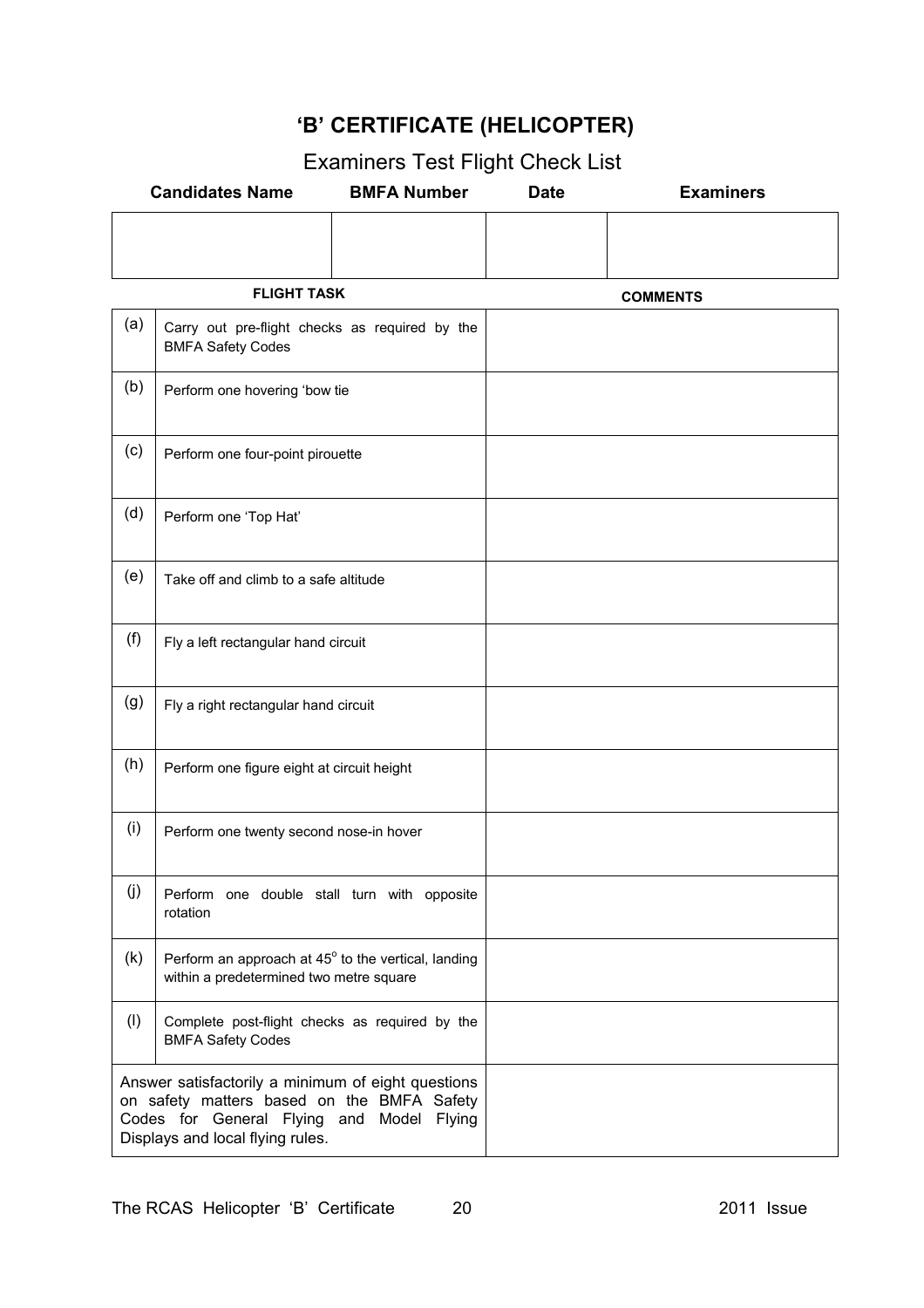- **Issue 1 Ratified by Areas Council, 7th October, 1995**
- **Issue 2 Ratified by Areas Council, 18th October, 1997**
- **Issue 3 Ratified by Areas Council, 17th October, 1998**
- **Issue 4 Ratified by Areas Council, 7th February, 2004**
- **Issue 5 Ratified by Areas Council, 10th June, 2006**
- **Issue 6 Modifications Ratified by Areas Council, January and June, 2008**
- **Issue 7 Ratified by Areas Council, 31st January, 2009**
- **Issue 8 Ratified by Areas Council, 26th September, 2009**
- **2011 Issue Changes Ratified by Areas Council, September 2010 and January 2011**